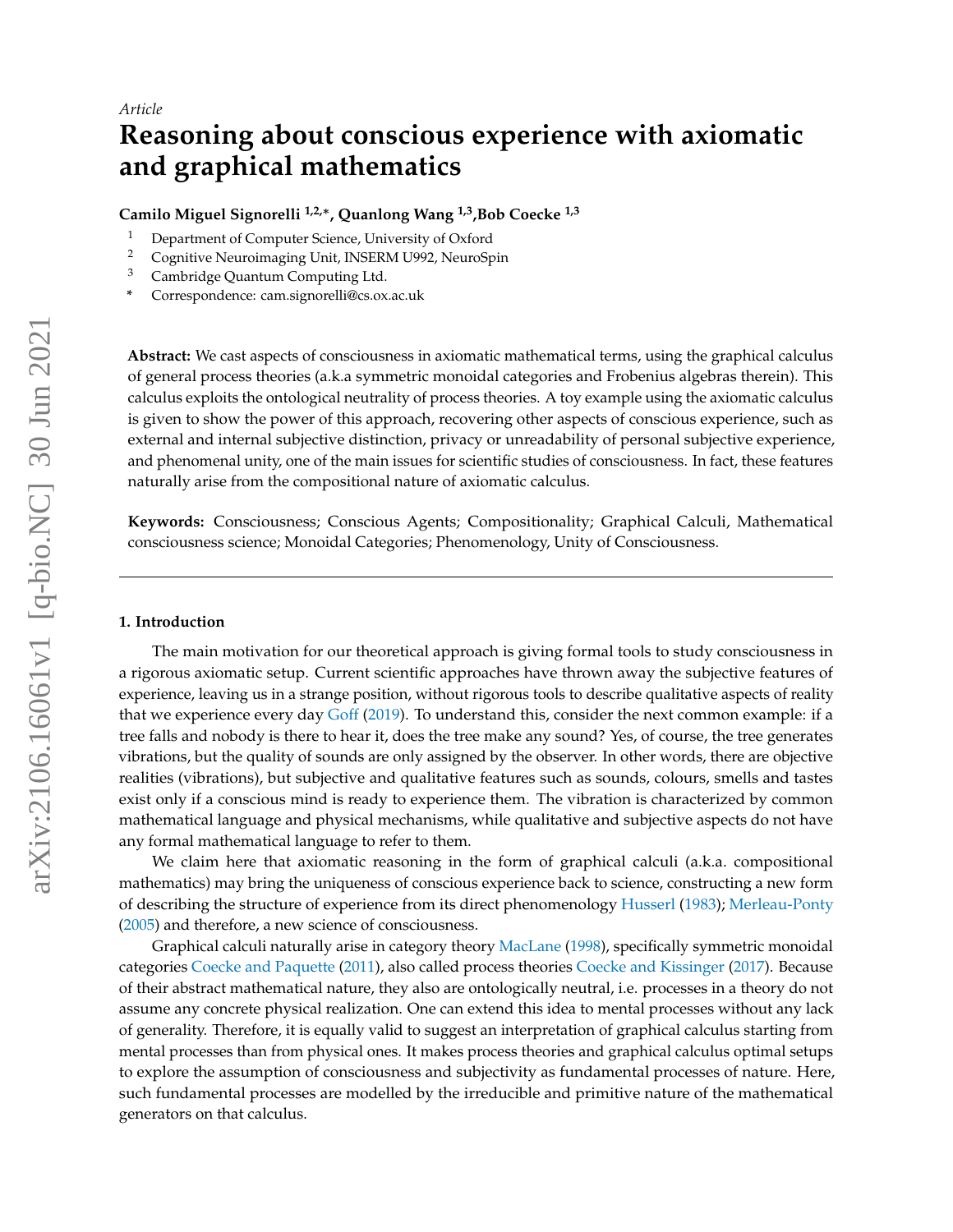Briefly, this article explores a re-interpretation of process theory and graphical calculi in the context of formal structures of conscious experience [Prentner](#page-20-2) [\(2019\)](#page-20-2); [Tsuchiya and Saigo](#page-20-3) [\(2020\)](#page-20-3); [Yoshimi](#page-21-0) [\(2007\)](#page-21-0) and process philosophy [Rescher](#page-20-4) [\(2012\)](#page-20-4); [Whitehead](#page-21-1) [\(1929\)](#page-21-1). This approach attempts to model what *consciousness itself is doing*, instead of what the brain or any other physical system is *doing* regarding conscious experience. The mathematical formalism of process theories is first introduced and motivated by concrete examples (Section [2\)](#page-1-0). Then, the definition of conscious experience is constructed via entangled features of that experience, its phenomenology and empirical distinctions (Section [3\)](#page-5-0). These definitions are interpreted as mathematical generators to provide a reasoning example, from which a more complex property of conscious experience arises: namely the the structure of privacy or unreadability of others personal experiences (Section [4\)](#page-10-0). Moreover, we address, restate and discuss the question about the unity of consciousness according to compositional approaches (Section [5\)](#page-14-0). Finally, we conclude with how the use of process theories and axiomatic mathematics brings new advantages in the formal study of conscious experience (Section [6](#page-17-0) and [7\)](#page-18-0), in line with the contemporary research direction of mathematical consciousness science [AMCS](#page-18-1) [\(2021\)](#page-18-1) and phenomenology [Merleau-Ponty](#page-20-0) [\(2005\)](#page-20-0); [Thompson](#page-20-5) [\(2007\)](#page-20-5).

## <span id="page-1-0"></span>**2. Pictorial mathematics for conscious experience**

Across this section, we introduce the mathematical formalism of process theories.

## <span id="page-1-1"></span>*2.1. Process theories*

The formalism of *process theories* [Coecke and Kissinger](#page-19-3) [\(2017\)](#page-19-3) provides a graphical language to reason about processes as abstract mathematical entities. These graphical languages are based on symmetric monoidal categories [Coecke and Paquette](#page-19-2) [\(2011\)](#page-19-2), making them mathematically rigorous frameworks. The main components are *systems*, or more generally speaking, *types*, which are represented by wires (e.g. type *A* and type *B*), and *processes*, represented by boxes with a number of input and output wires, which vary from box to box in number and labelling. In short, processes correspond to transformation. Some diagrammatic examples are:



Reading the diagrams from top to bottom,<sup>1</sup> the process  $f$  can be thought of as a map  $f : A \to B$ from *A* to *B*, the process *g* as a map *g* :  $A \otimes B \to B \otimes A$ , and *h* as  $h : A \otimes A \to A$ , where the symbol ' $\otimes$ ' stands for 'composing systems'. The symbol '*I*', stands for 'no system', which, evidently, is graphically represented by 'no wire'. This induces special processes, such as *states*, *tests* and *numbers*, with associated maps  $\phi: I \to A$ ,  $\phi: A \to I$ , and  $s: I \to I$  respectively. Graphically, they are represented as follows:



These graphical forms have the power to make simple the reasoning about how systems and processes interact in different contexts. In this line, what is important in process theories is how systems and processes

Note that in much of the literature on process theories, the wires are read in the opposite direction, bottom-up.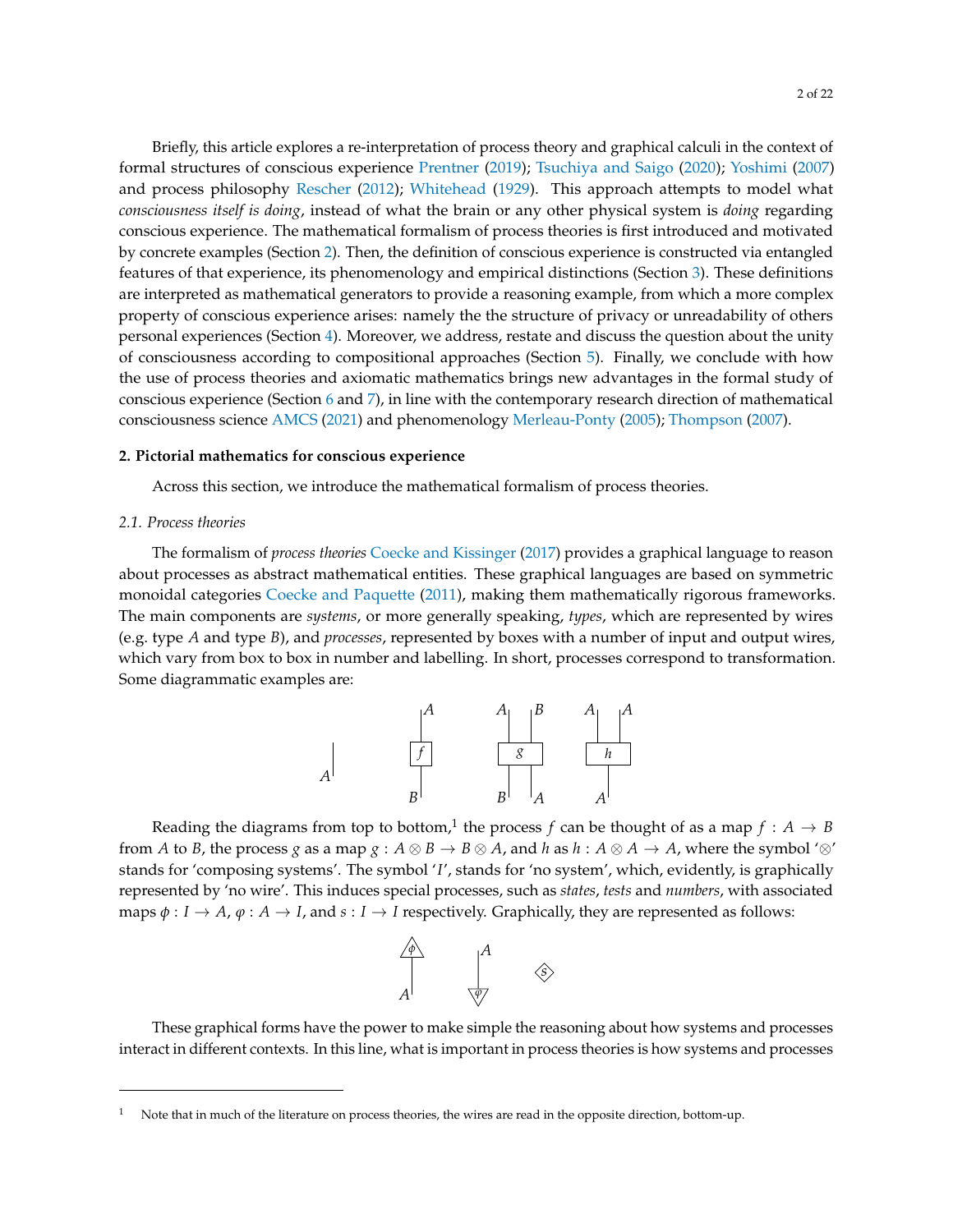compose. Basically, there are two main types of composition, the sequential composition given by  $\circ$  and the parallel composition described by  $\otimes^2.$  If two processes  $f$  and  $g$  interact (and their wires match), these two compositions look like:



Usually, these diagrams are represented and restricted to one dimensional expression, namely  $(f \circ g)$ and  $(f \otimes g)$  respectively. Interestingly, the graphical two dimensional representation allows us to move the process boxes up and down freely, helping us to prove equalities and making reasoning about processes much more intuitive, for example:



The advantage, thereof, is a very intuitive notion of equality: processes are equal when they are represented by the same diagram. The two dimensional graphical representation also let us prove more complex equations in simple forms, making them almost tautological. For instance, we leave to the reader the task of drawing the diagrams for the following one-dimensional equation and check by themselves that the equation easily holds in graphical form:

$$
(f \otimes g) \circ (h \otimes k) = (f \circ h) \otimes (g \circ k)
$$

From this graphical notion of equality there emerges a second more precise one: two diagrams are equal when one becomes the other via certain transformations. Interestingly, these transformations are purely topological, or more accurately, these transformations follow the principle that only connectedness matters. It means that we can obtain certain results by looking at the relevant diagrams, since these results are already present in the topology of the corresponding graph. This concept is reviewed with an example in next subsections.

## *2.2. Interpretation of a theory*

All process theories share one mathematical structure, i.e. the structure of symmetric monoidal categories. Using category theoretic terminology, a *functor* is a map  $F : \mathbf{M} \to \mathbf{N}$  that translates a process theory **M** into another process theory **N**. In other words, *F* assigns each system *A* in **M** to a system *FA* in **N**, and each process  $f : A \to B$  in **M**, to a process  $Ff : FA \to FB$  in **N**, obeying certain equations ensuring that sequential and parallel compositions are respected [Awodey](#page-19-4) [\(2006\)](#page-19-4); [Coecke et al.](#page-19-5) [\(2016\)](#page-19-5). This functor can also be understood as an *interpretation* of the theory **M** in **N**. When working with diagrams, to specify an interpretation it is enough to specify the images of the diagrams. Of course, there could exist many such interpretations. The image of **M** in **N** is called a *model*.

<sup>&</sup>lt;sup>2</sup> This symbol is indeed used both for composing systems and processes.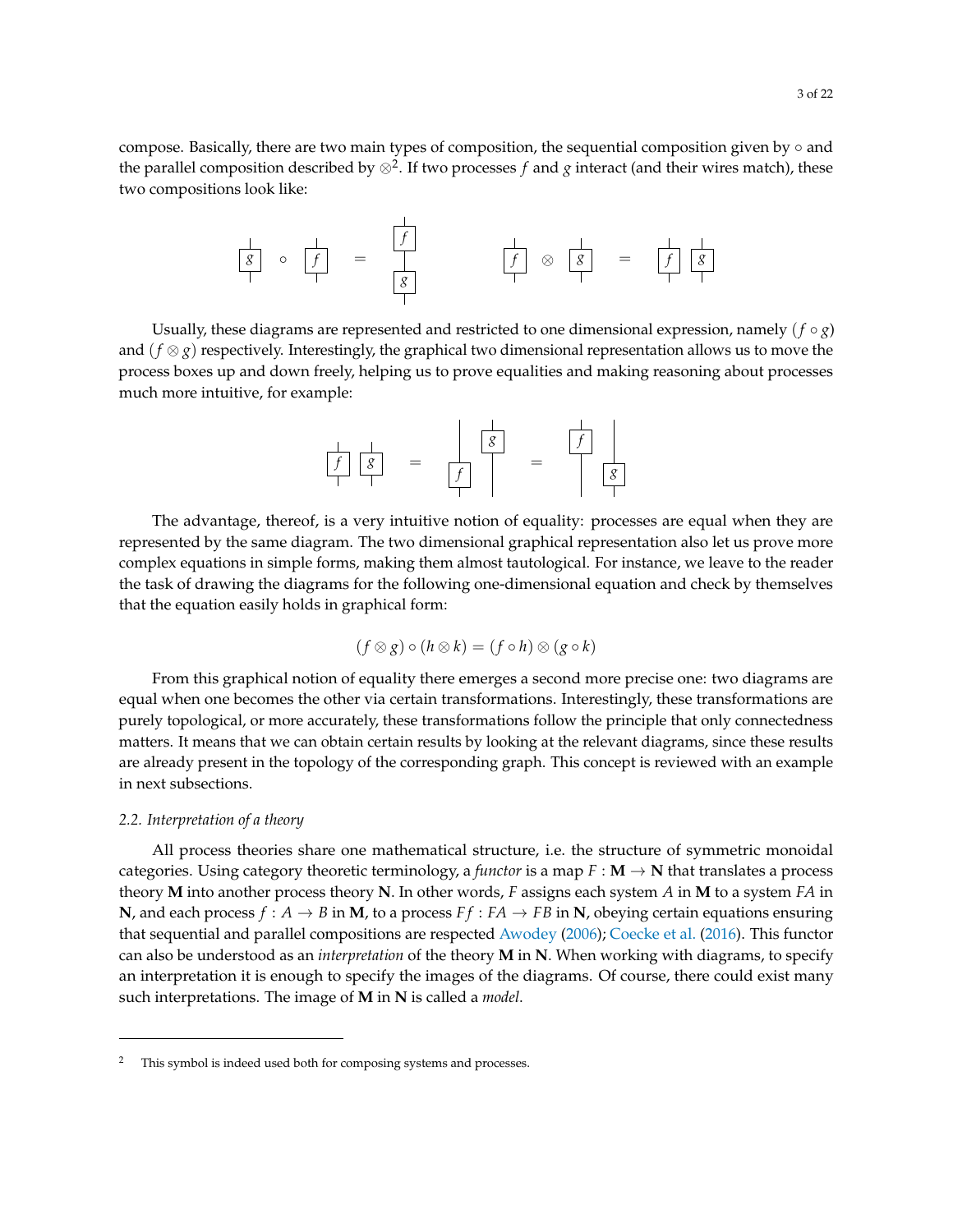#### <span id="page-3-0"></span>*2.3. Generators and rewriting rules*

Process theories enable one to axiomatise theories in a variety of disciplines, and may reveal that theories from very different scientific areas may share a surprising amount of common structure [Signorelli](#page-20-6) [et al.](#page-20-6) [\(2020\)](#page-20-6). A striking example is the structural commonality of quantum theory and natural language [Coecke](#page-19-6) [\(2013\)](#page-19-6). Also here we will encounter a similar remarkable structural correspondence.

A specific process theory may be characterised by a generating set of systems and processes. General systems and processes are then obtained by composing these, that is, by making the generators interact. It may be the case that there is only one generating system and very few generating processes. Conceptually, we think of these generators as basic (or primitive) systems and processes.

The full specification of a process theory, in addition to the presentation of the generators, then also tells us what these generators stand for. To better understand this, consider the following example. The next four diagrams are the basic maps or transformations in a process theory of Boolean Circuits.



The first operation corresponds to the logic gate *and*, the second one to *or*, then *negation* and *FAN* operation, respectively. In this theory, the basic system is the bit *b*, given by the pair of values  $B(b) = \{0, 1\}$ . These values come from the chosen interpretation for these diagrams, the specific mapping  $B:$  **BoolCirc**  $\rightarrow$  **Bool**. This mapping translates the above diagrams into a concrete calculus:

$$
B(\wedge) = a : \begin{cases} 00 \mapsto 0 \\ 01 \mapsto 0 \\ 10 \mapsto 0 \\ 11 \mapsto 1 \end{cases} B(\vee) = o : \begin{cases} 00 \mapsto 0 \\ 01 \mapsto 1 \\ 10 \mapsto 1 \\ 11 \mapsto 1 \end{cases} B(\neg) = n : \begin{cases} 0 \mapsto 1 \\ 1 \mapsto 0 \end{cases} B(FAN) = \delta : \begin{cases} 0 \mapsto 00 \\ 1 \mapsto 11 \\ 1 \mapsto 11 \end{cases}
$$

With these four generators, a more complex process in this theory is represented as the composition of these generators. For example, the logical expression:  $(x \land \neg y) \lor \neg (y \land z)$ , becomes a circuit of logic gates such as the result depends on the state value entered into the circuit and the interpretation of the generators given above. Graphically:



The functor *B* is one possible mapping, but there are other alternatives as well. This presentation of generators is the basic syntax of a theory. In order to capture the full theory, we need some extra equations on the class of diagrams. These equations are called *rewriting rules*. These rules are basically a pair of diagrams of the same type that correspond to an equivalence or equality between each other. For example, the next composition of a ∨ and ∧ is rewritten as the composition of *FAN*, ∨ and ∧: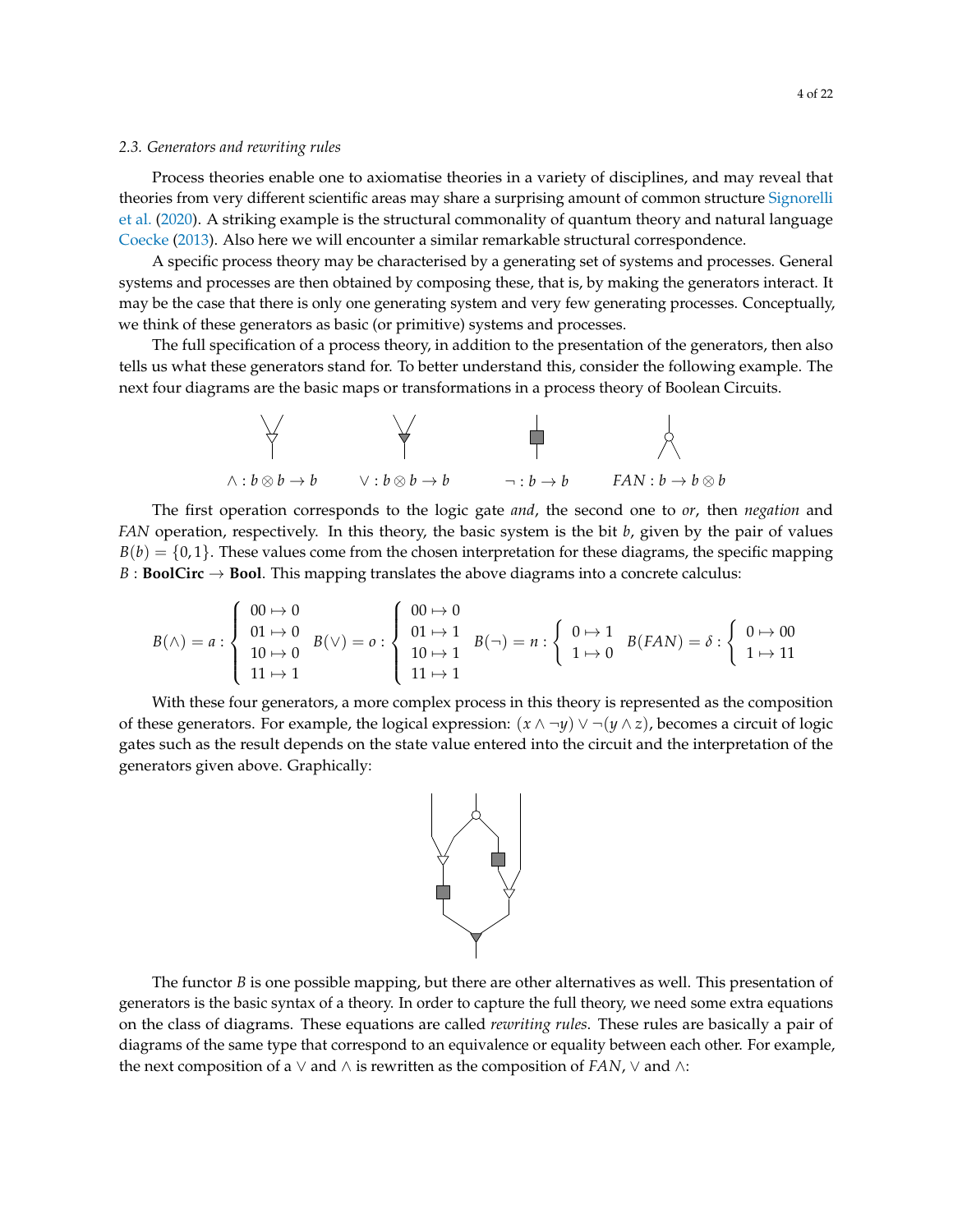

Careful reading shows that this rule corresponds to the distributive law. Another example is to rewrite the diagram composed by sequentially connecting  $\land$  and  $\neg$ , using the equivalent diagram formed by two  $\neg$ and one ∨:



Together these two rules allow us to rewrite as follows, where rule 2 is applied first, followed by rule 1:



Here we will always assume that if there is a rewriting rule,  $d \stackrel{\gamma}{\Rightarrow} d'$ , there is also a rewriting rule *d'*  $\stackrel{\gamma'}{\Longrightarrow}$  *d*. Then, these rewriting rules lead us to a formal definition of equality across diagrams.

**Definition 1.** *Given a set of rewriting rules* Γ*, a diagram d and another d* 0 *are considered equal d* = *d* 0 *, if via* applying rewriting rules in  $\Gamma$ , d becomes d'. We denote the existence of such a rewrite as d  $\stackrel{\Gamma}{\Rightarrow}$  d'.

For an interpretation  $F : M \to N$ , thinking of M as diagrams and rewrites with equality as defined above, soundness means that  $d = d'$  implies  $Fd = Fd'$ . If  $Fd = Fd'$  moreover also implies  $d = d'$ , the interpretation is called *complete*. In other words, no more equalities hold for the model than can be derived by the rewriting rules.

## *2.4. Process theory and consciousness*

We shortly account for using process theory as a mathematical framework for a theory of conscious experience. As reviewed above, process theories present various advantages: i) they are rigorous and intuitive reasoning tools, ii) they focus on processes composition instead of objects, iii) they admit simple ways to prove complex equations, iv) they define equality in intuitive topological terms, and v) they generalize and compare theories from first principles (axioms). Can those properties bring new insights into studies of conscious experience?

In this new context, we can exploit the features of process theories under the philosophical umbrella of its ontological neutrality. Diagrams come with no ontology. Indeed, their ontology only arise in relationship with what is expected to be described, via defining a functor. Process theories deal with the phenomenon and do not claim anything about fixed properties such as mass or charge. On the contrary,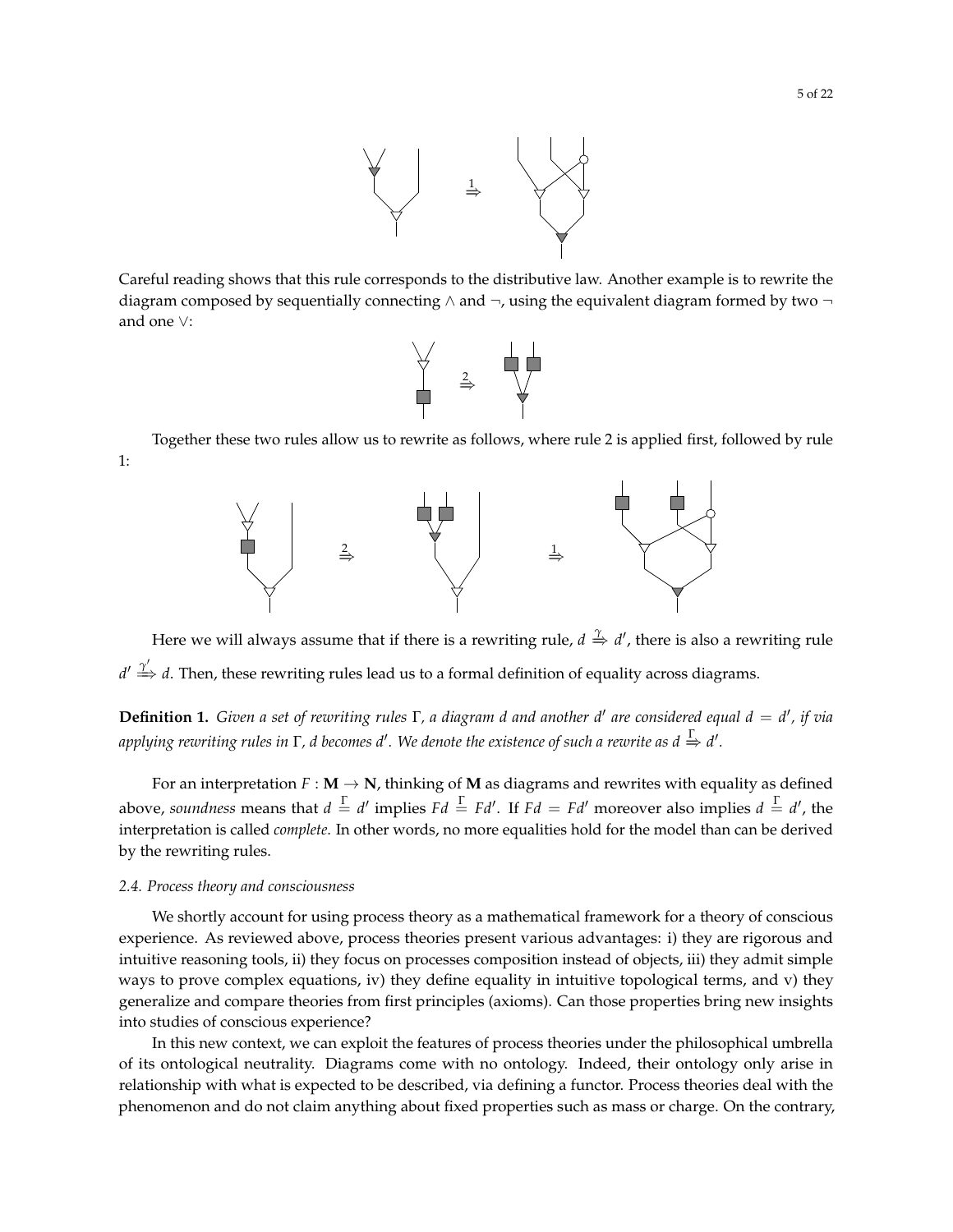everything that exists is studied as a process of changes and transformations [Rescher](#page-20-4) [\(2012\)](#page-20-4); [Whitehead](#page-21-1) [\(1929\)](#page-21-1). These features place process theories in a phenomenological and pragmatic ground that allow us to study the experience from axioms directly obtained by the experience itself. In other words, process theories licence us to suspend the query of ontological discussions while reinforcing an epistemic caution [Lusthaus](#page-20-7) [\(2002\)](#page-20-7); [Varela](#page-21-2) [\(1996\)](#page-21-2): the world appears to us only in co-relationship with us, becoming specified through sense-making.

Although we highlight the *primacy* of conscious experience, we leave aside the deeper epistemic and ontological interpretations about that claim. Here, we focus only on the pragmatic aspect. We propose a compositional model with experiential processes as generators and interpret a set of rewriting rules as compositions and modifications of experiences. These rules specify the generators via allowed relationships (compositions) [Signorelli et al.](#page-20-8) [\(2021\)](#page-20-8), becoming more concrete instances of experiences.

In the following, this paper does not attempt to give any complete interpretation *F*, between the hypothetical category of conscious experiences, let's say **CExp**, and a graphical calculus in the symmetric monoidal category **Mon**, such as  $F : \mathbf{CExp} \to \mathbf{Mon}$ . Instead, we show how a fragment of the ZW-calculus [Hadzihasanovic et al.](#page-19-7) [\(2018\)](#page-19-7), whose diagrams compose a symmetric monoidal category, enables us to perform formal reasoning about conscious experience.

#### <span id="page-5-0"></span>**3. Defining generators for conscious experience**

In order to define mathematical generators for conscious experience, we may introduce as few assumptions as possible. The introduction of a few concepts [Bayne and Chalmers](#page-19-8) [\(2012\)](#page-19-8); [Block](#page-19-9) [\(2005\)](#page-19-9); [Lusthaus](#page-20-7) [\(2002\)](#page-20-7); [Merleau-Ponty](#page-20-0) [\(2005\)](#page-20-0); [Searle](#page-20-9) [\(2000\)](#page-20-9), however, seems enough to recover properties of consciousness within our formal model (Section [4\)](#page-10-0). In this section we first present semi-formal statements about conscious experience as motivations to find a formal counterpart within graphical calculi.

#### *3.1. A phenomenological hypothesis*

Our main assumption departs from current axiomatic studies of physical theories. Usually, we map the phenomenon under consideration into one specific category, via functor definition. Here, we assume that the diagrams of symmetric monoidal category already conveys the basic phenomenology of our experience. For instance, sequential compositions may involve phenomenological aspects of internal time-consciousness in Husserl's discussions [Edmund Husserl](#page-19-10) [\(1964\)](#page-19-10). According to phenomenological interpretations [Edmund Husserl](#page-19-10) [\(1964\)](#page-19-10); [Merleau-Ponty](#page-20-0) [\(2005\)](#page-20-0), the structure of symmetric monoidal categories might already reflect the structure of experience. Then, theoretical axiomatizations in the field of physics may also accept a reinterpretation as mapping physical phenomena (e.g. classical mechanics, quantum mechanics, relativity, etc) into the structure of our conscious experience. Of course, we need much more work to formalize and align this assumption with Husserl's and modern phenomenology [Yoshimi](#page-21-0) [\(2007\)](#page-21-0).

Under this hypothesis, we define a type *A* of a symmetric monoidal category as a primary/minimal undefined or indistinguishable experience. We also introduce a process called the identity 1*A*, which does nothing at all to A.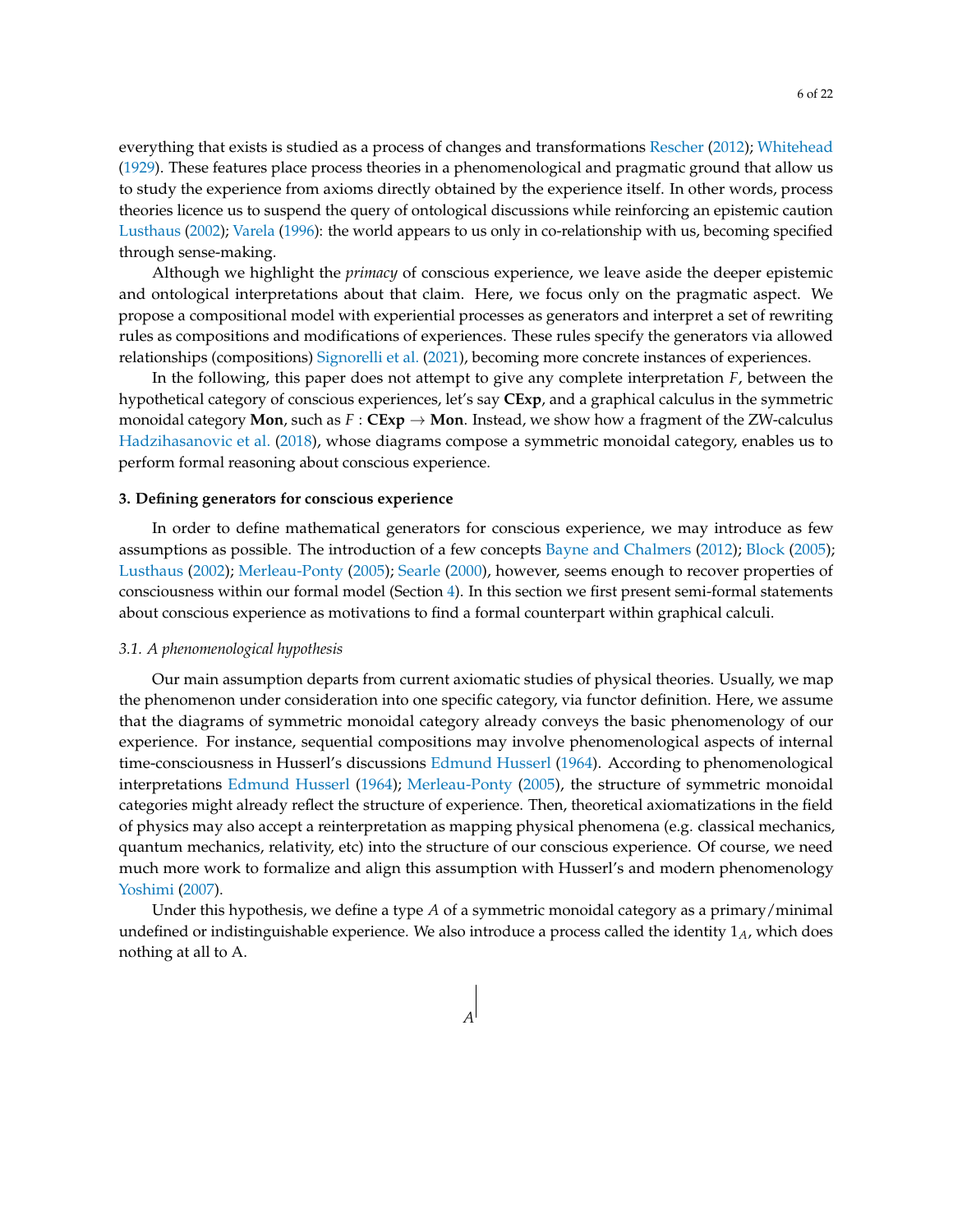Then, morphisms become transformations (as dimensions of experience), that are themselves also experiences. For instance, the symmetry condition of symmetric monoidal category is given by a *swap* experience, such that:

$$
A \vee B
$$
  
B 
$$
A
$$
  

$$
\sigma_{A,B}: A \otimes B \to B \otimes A
$$

We can also define a notion of experiences that 'invert' experiences, i.e. they introduce duals (e.g. opposite relations such as above and below). We call those processes caps  $\eta_A: I \to A^* \otimes A$  and cups  $\epsilon_A : A \otimes A^* \to I$ , respectively signified by:

$$
\widehat{A^*} A \qquad \stackrel{A}{\longrightarrow} \widehat{A^*}
$$

It adds a compact close structure [Selinger](#page-20-10) [\(2011\)](#page-20-10); [Signorelli et al.](#page-20-8) [\(2021\)](#page-20-8).

## *3.2. Unity*

Unity of experience is one of the most salient features of consciousness as a natural process [Prentner](#page-20-2) [\(2019\)](#page-20-2). Any experience is given as a unified single moment and seems irreducible. Some may argue this experience is continuous, others that it is discrete [VanRullen and Koch](#page-20-11) [\(2003\)](#page-20-11); [Wittmann](#page-21-3) [\(2011\)](#page-21-3), it may contain one or many different contents, etc. Independently, the subsumed experience is one unified coexistence, a unified conscious field [Searle](#page-20-9) [\(2000\)](#page-20-9) that may be just conceptually subdivided into different notions of unity (Objectual, Spatial, Subjective, Subsumptive) [Bayne and Chalmers](#page-19-8) [\(2012\)](#page-19-8).

In compositional models, unity is realized by non-trivial composition of different processes. Unity is an intrinsic property of processes, such that a process would 'possess' unity as long as it cannot be written as a disconnected diagram. One example of this non-trivial composition corresponds to entangled states in quantum theory. The entanglement is modelled by the use of caps and cups that allow us to relate the notions of sequential and parallel composition:

$$
\frac{\overline{A}}{\overline{B}} = \frac{A}{\overline{B}} \frac{\overline{C^*}}{\overline{B}} = \frac{\overline{A}}{\overline{B}} \frac{\overline{C^*}}{\overline{B^*}} \overline{C}
$$

In other words, an experience that comes before another (*f* before *g*), is equivalent to the experience *f* happening simultaneously with the inverse of the experience  $g$ , as far as they reorganize via caps, cups, swaps and/or identity. If this is the case, we said both experiences (*f* and *g*) are unified in one single experience.

**Definition 2.** *Unity of experience is realized by non-trivial composition, such that an experience process possess unity as long as it cannot be written as a disconnected diagram.*

For conceptual convenience, we represent unity by the four mathematical diagrams: cap, cup, swap and identity, as examples of basic unity processes and different forms of experiential unity, but also because they allow us to reorganize and compound other processes/experiences into complex diagrams that will remain connected. By consequence, we can manipulate diagrams to accommodate and visualize their compositions.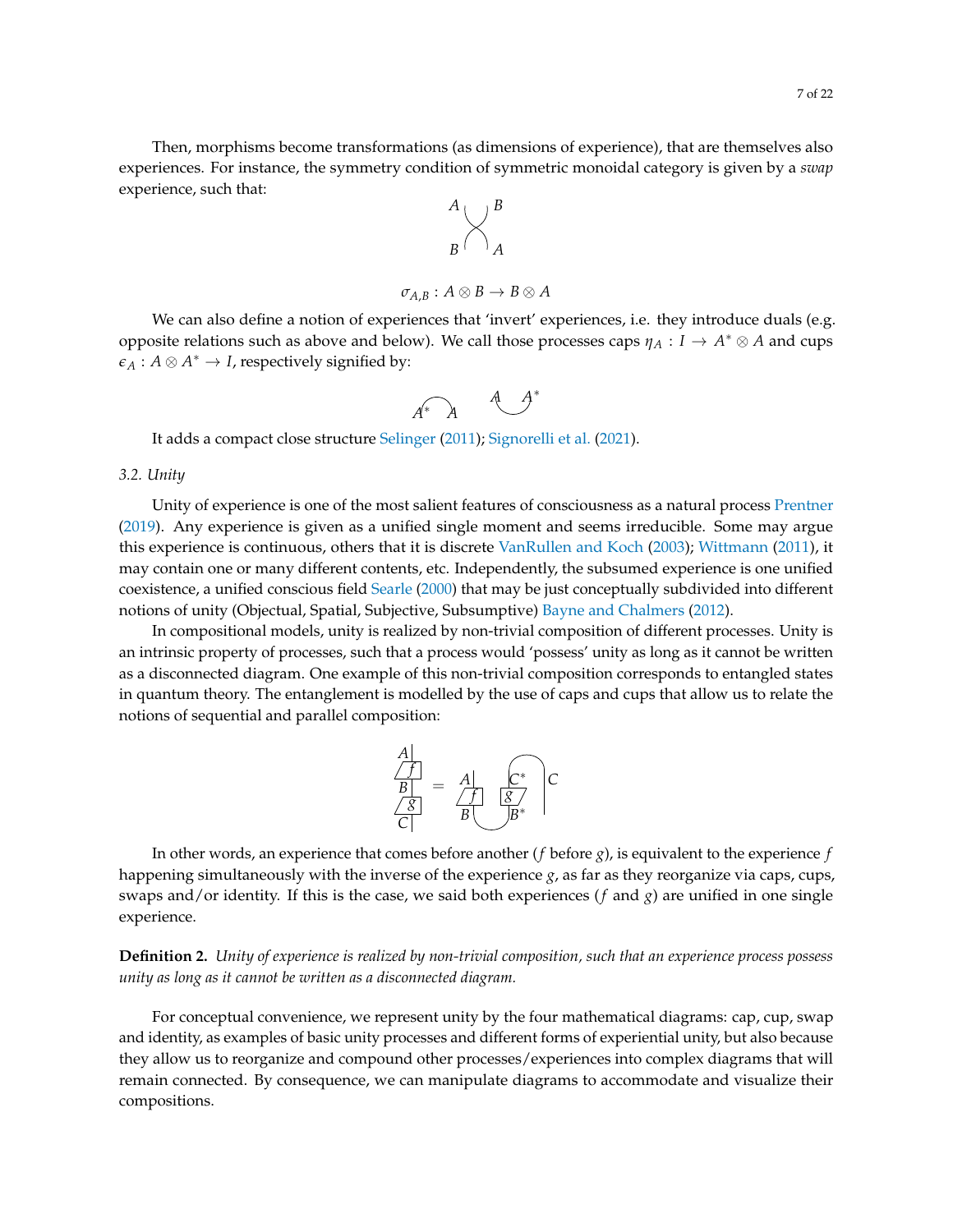In order to make the following arguments simpler, we will use a self-dual structure [Selinger](#page-20-10) [\(2011\)](#page-20-10); [Signorelli et al.](#page-20-8) [\(2021\)](#page-20-8).

## <span id="page-7-2"></span>*3.3. Qualitative and subjective processes*

Another important feature of conscious experience is that it involves a *qualitative* dimension. Every experience is mostly qualitative, rather than quantitative [Goff](#page-19-0) [\(2019\)](#page-19-0). In the words of Nagel, there is a kind of "it feels like" or "what is it like to be" something or someone having certain experience [Thomas](#page-20-12) [Nagel](#page-20-12) [\(1974\)](#page-20-12). The qualitative character of experience may come from external perceptions or internal thoughts [Searle](#page-20-9) [\(2000\)](#page-20-9). Indistinctly, both are unified experiences involving qualitative descriptions that cannot be easily measured. These descriptions are what distinguishes between the experience of red and green: the irreducible phenomenology of consciousness, phenomenal consciousness, minimal phenomenal experience, or qualia [Block](#page-19-9) [\(2005\)](#page-19-9); [Metzinger](#page-20-13) [\(2020\)](#page-20-13).

Category theory and its graphical forms allow us a very intuitive first approximation to formally describe this qualitative dimension. In algebra, common operations, such as addition  $(+)$  and multiplication  $(x)$ , follow axioms like associativity and commutativity. For an arbitrary operation  $(x)$  and elements *a*, *b*, and *c*, associativity looks like:

<span id="page-7-1"></span>
$$
\begin{aligned}\n\begin{pmatrix} a & b \\ c \end{pmatrix} &= a \begin{pmatrix} b & c \\ d & d \end{pmatrix} \\
(a \star b) \star c &= a \star b \star c \\
a \star b \star c &= a \star (b \star c)\n\end{aligned}\n\tag{1}
$$

This algebraic structures, together with its unit  $\, \heartsuit$  , is called a *monoid* <sup>3</sup>. The graphical form contains a topological *intuition* behind the notion of associativity [Lawvere and Schanuel](#page-20-14) [\(2009\)](#page-20-14). This notion is qualitative, it is not quantifiable per se, as the reader may observe from the equation above. In other words, these diagrams may carry some *qualitative* structure of formal statements. Additionally, we can also conceptualize quantity as a form of quality, a very precise, unfuzzy one. As such, quality may subsume quantity, making qualitative aspects more general than quantitative ones. In the above example, the quantitative aspect is realized by the specification of the operation  $\star$  and the elements  $a$ ,  $b$ , and  $c$ .

<span id="page-7-0"></span>**Definition 3.** *Qualitative structure of experience is represented by diagrammatic equations, such that an experience process possess quality as long as it contains trivial topological relationships that are non-trivial for formal statements.*

A more general algebraic structure, the Frobenius algebra is built by the monoid and its *comonoid* <sup>4</sup> . The comonoid is basically the same diagram than above, but inverted, such that monoid and comonoid follows the next Frobenius law.

$$
\begin{pmatrix} 1 & 0 & 0 \\ 0 & 0 & 0 \\ 0 & 0 & 0 \end{pmatrix} = \begin{pmatrix} 1 & 0 & 0 \\ 0 & 0 & 0 \\ 0 & 0 & 0 \end{pmatrix}
$$

 $\bigcirc$ 

If we add an extra condition,

<sup>3</sup> A monoid is always a pair of diagrams, i.e. the two legs white node (e.g. multiplication) and the state (unit).

A comonoid is also a pair of diagrams, i.e. the copy-like node (e.g. comultiplication) and the effect/test (counit).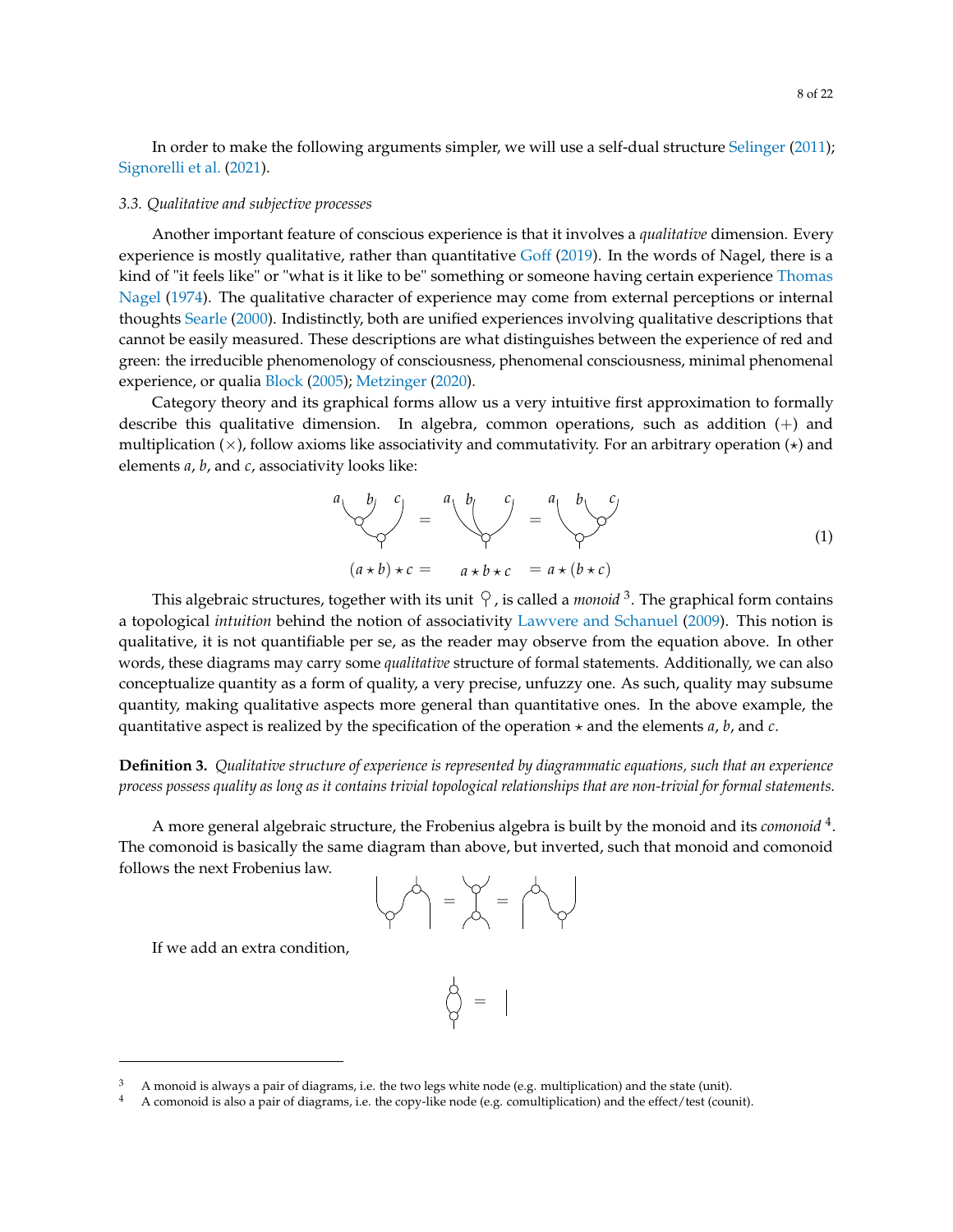$$
\begin{pmatrix}\n\cdots \\
\cdots\n\end{pmatrix}
$$
\n(2)

This spider seems topologically trivial, but contains not-trivial algebraic structure. Following the preliminary definition [3](#page-7-0) and the intuition that quality subsumes quantity, the white spider will be called a qualitative process. In our framework, the qualitative structure of experience is denoted by this unspecified process, where  $r \in R$  is a parameter taking values in an arbitrary commutative ring, associated with quantitative aspects that qualitative experience may also carry. Please note that this spider is slightly different than the example in equation [1,](#page-7-1) since dots and legs denote different operations and types of elements. Moreover, the qualitative process from ZW-calculus [Hadzihasanovic](#page-19-11) [\(2015\)](#page-19-11); [Hadzihasanovic](#page-19-7) [et al.](#page-19-7) [\(2018\)](#page-19-7) can be generalized to the Z (green) spider with multiple parameters as given in [Signorelli et al.](#page-20-8) [\(2021\)](#page-20-8); [Wang](#page-21-4) [\(2021\)](#page-21-4).

We can further postulate that the composition for qualitative processes correspond to the next rule:

#### **Postulate 1.** *Qualitative process compounds as follows:*

<span id="page-8-0"></span>

*where rs is the product of r and s.*

It means that any qualitative aspect of the experience (given by the process of quality) is fused and glued by default, just by means of being connected. Note that this is a non-trivial consequence of associativity and the Frobenius conditions introduced above.

Additionally, any conscious experience has also a *subjective* dimension, perhaps, inseparable of the qualitative one [Searle](#page-20-9) [\(2000\)](#page-20-9). It seems that experiences only exist if there are subjects or agents (sentient beings) to experience something. Neither does a rock appears to have any kind of experience, nor particles or atoms. Qualitative processes would imply subjective ones since, for a qualitative feeling regarding some event to exist, there must exist a subject to experience that event [Searle](#page-20-9) [\(2000\)](#page-20-9). This experience is part of the so-called first-person accounts, corresponding to elements of reality that do not exist without a subject, such as perceptual experiences (e.g. the experience of colour), bodily experiences (e.g. pain and hunger), emotional experiences, mental imagery, among others [Chalmers](#page-19-12) [\(2013\)](#page-19-12). First-person accounts contrast with the third-person accounts, related to "objective" and quantitative measurements such as brain signatures of perceptual discrimination or differences between sleep and wakefulness [Chalmers](#page-19-13) [\(1995\)](#page-19-13). Therefore, conscious experiences seems to exist only when there are agents to experience: some "I" owner of that experience. This imposes a boundary that perceived elements must "cross" to become part of that experience. This is called conscious access.

In order to account for this intrinsic relationship between qualitative and subjective dimension of experience, we tentatively define a subjective process using an adaptation of the mathematical comonoid introduced in ZW-calculus [Hadzihasanovic et al.](#page-19-7) [\(2018\)](#page-19-7), represented by a black triangle.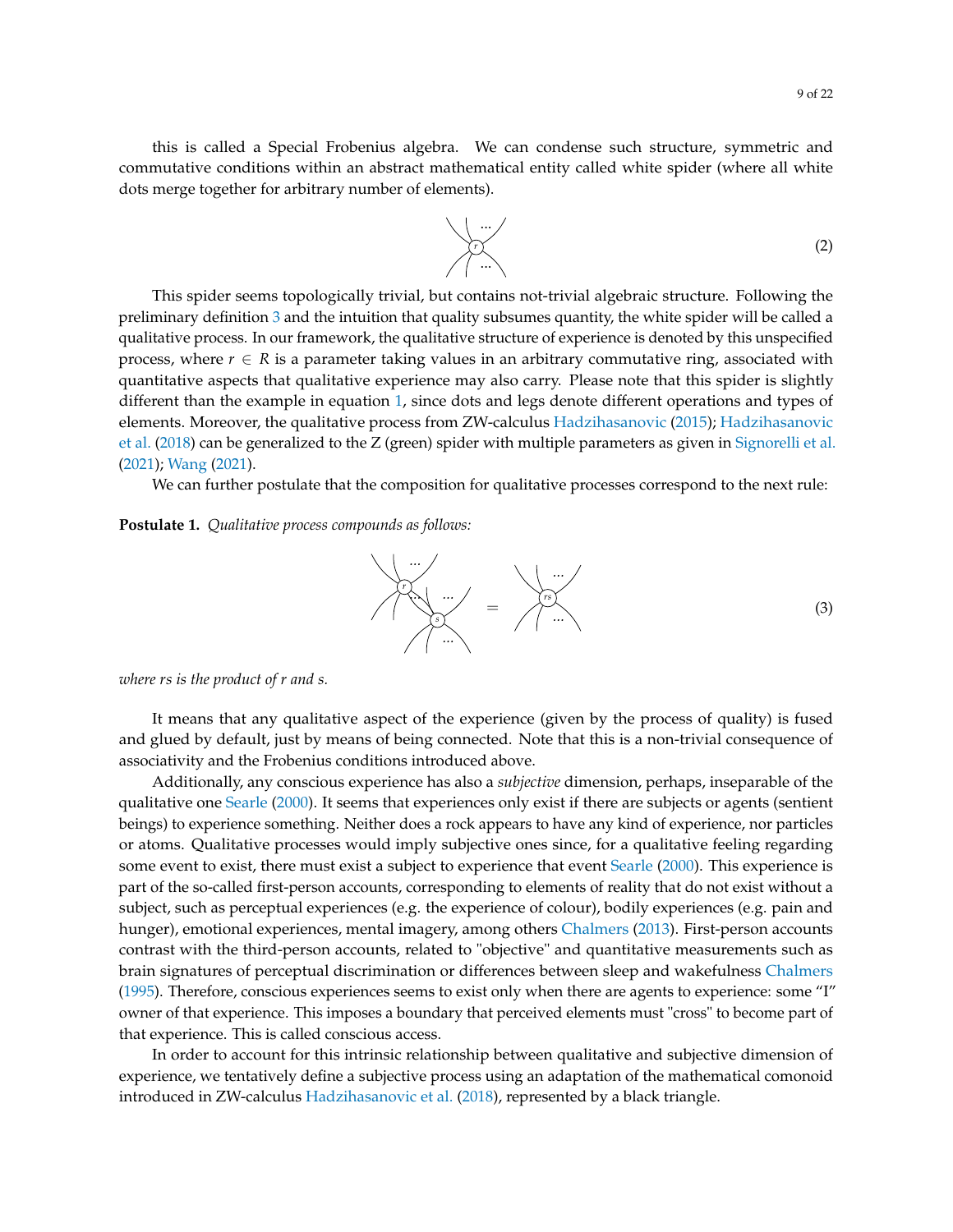

where  $m \geq 2$ .

The white monoid and its black comonoid follow the *bialgebra* law.



The formal definition of this graphical form is standard in the literature and detailed discussions can be found in [Selinger](#page-20-10) [\(2011\)](#page-20-10) and [Coecke](#page-19-14) [\(2011\)](#page-19-14), among many others.

**Definition 4.** *Qualitative and subjective dimensions of experience are realized by a bialgebra structure, such that a qualitative process is the monoid and subjective one is the comonoid, each one forming a Special Frobenious algebra.*

In short, the subjective process is a generalization of the triangle  $\blacktriangle$ , and its unit (a.k.a. effect):



such that we can define its own monoid, states, and identity.



Note that these diagrammatic definitions use the caps and cups, while the black triangle with one input and one output coincides with the identity process, all them introduced in previous section. Finally, we can recursively define the black triangle with multiple legs, leading us to the almost tautological second postulate, a similar rule of composition for subjective process.

**Postulate 2.** *Subjective process compounds as follows:*

<span id="page-9-0"></span>

These composition rules ensure the unity of experience and its compositional nature across different instances of experience. In both cases, the composition takes the form of a fusion rule given by associativity axioms.

# *3.4. Distinction*

Qualitative and subjective processes in terms of two dimensions of conscious experience result in two different kinds of unities that in turn generate distinctions. We interpret the former as the *phenomenal unity*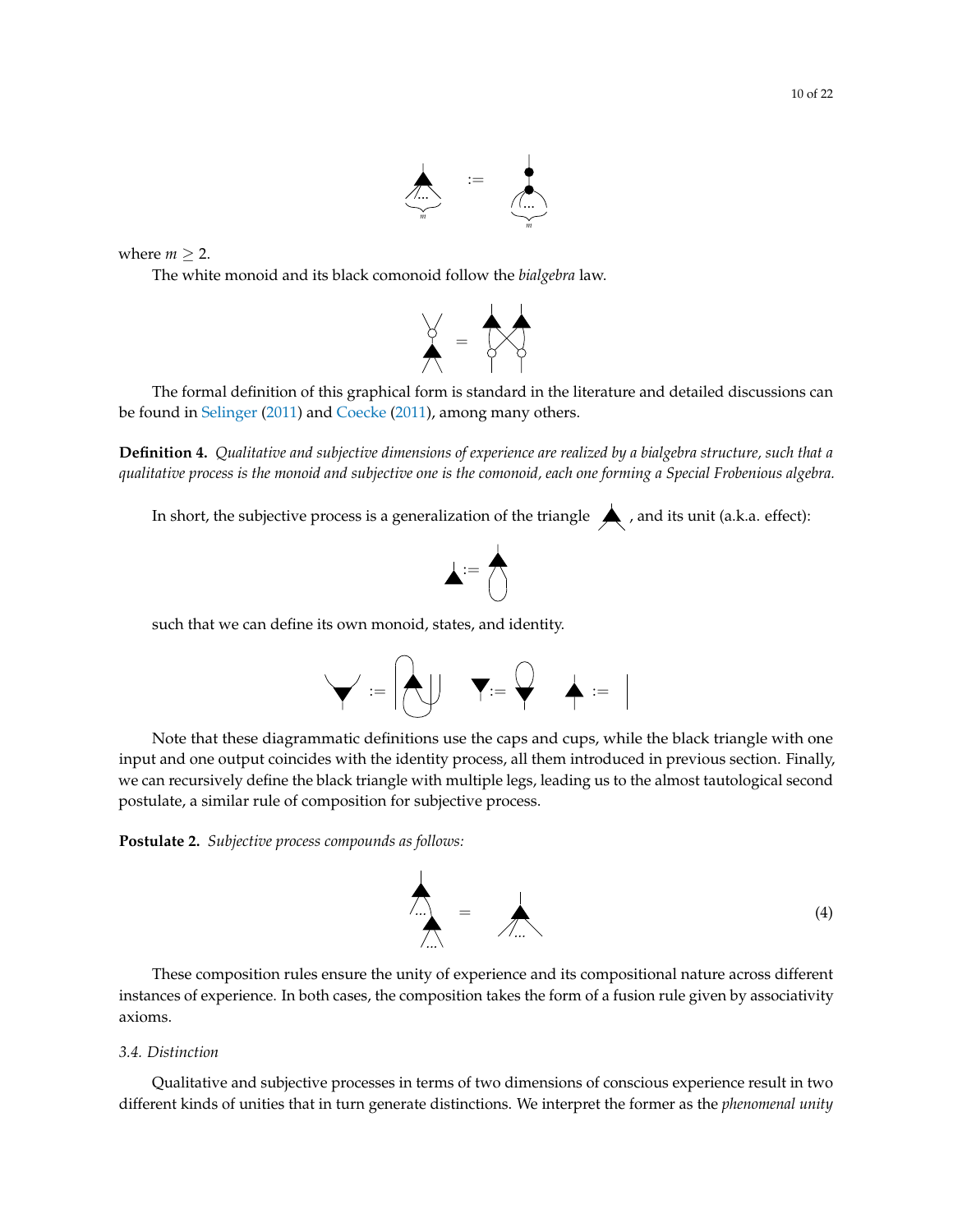and the latter as the *access unity* [Bayne and Chalmers](#page-19-8) [\(2012\)](#page-19-8) (a.k.a phenomenal consciousness and access consciousness). The distinctions correspond to distinctive experiences and distinctive content, respectively, the "how" we are conscious and about "what" we are conscious of [Weisberg](#page-21-5) [\(2020\)](#page-21-5). Phenomenal experience, the what is like to be, is differentiated from the access consciousness, i.e. the accessibility of content for further cognitive processing in a certain moment of time [Aru et al.](#page-19-15) [\(2012\)](#page-19-15); [Block](#page-19-9) [\(2005\)](#page-19-9). The difference is not only conceptual, but it also seems to involve empirical evidence of different brain signatures [Aru et al.](#page-19-15) [\(2012\)](#page-19-15); [Block](#page-19-9) [\(2005\)](#page-19-9). It is important to mention this, because assumptions in our model do correspond to these conceptual but also empirical division.

In our framework, conscious experience generates distinctions that break the invariability of the primitive unity and creates different ways to discriminate between subject and object, quality and quantity, inside or outside, identical or different, among others. To include this relevant aspect of experiences, we invoke the last attribute called the *distinction* process. The distinction applies between experiences but also distinguishing among elements on that experience. Due to a normal form of ZW-calculus [Hadzihasanovic](#page-19-7) [et al.](#page-19-7) [\(2018\)](#page-19-7), the distinction diagram can be constructed from qualitative diagrams and subjective diagrams, but for simplicity and convenience, it is represented as another new process.

**Definition 5.** *Distinction is a primary generator, represented by:*



#### <span id="page-10-0"></span>**4. Composition of conscious experience**

In this section, we define and implement possible rewriting rules for conscious experience. The set of processes introduced above become the generators of our calculus (Table [1\)](#page-11-0), while extra operations and rewriting rules form part of the explicit axioms in the theory. These axioms specify the generators, as discussed in section [2.3.](#page-3-0)

#### *4.1. The relational nature of experience*

In section [3,](#page-5-0) we introduced provisional definitions and interpretations of the generators. In strict sense, they do not model any phenomena by themselves, but only when they are specified by rewriting rules or relationships between them.

This *relational nature* of graphical calculi is relevant, since experience seems also specified in reference to other experiences [Signorelli et al.](#page-20-8) [\(2021\)](#page-20-8); [Tsuchiya and Saigo](#page-20-3) [\(2020\)](#page-20-3), and being co-dependent [Signorelli](#page-20-15) [and Meling](#page-20-15) [\(2021\)](#page-20-15). In this paper, for example, unity of experience conveys relationships between qualitative and subjective dimensions of that unity, namely phenomenal unity and access unity, represented by our white and black generators. Both types of unity-experience create distinctions, the former differentiate among experiences, while the latter among contents of those experiences. Then distinctions are signified by the crossing generator. Relationships between generators lead to more complex process compositions, while their behaviour is assumed here as the minimal structure of experience. Therefore, conscious experience is both: the entangled composition of all these processes, as well as from which those conceptual distinctions arise.

The rest of this article specifies the role of these generators via relational rewriting rules, reinterprets the behaviours of these generators, and from them infers new features of conscious experience.

Importantly, all the rewriting rules follow mathematical considerations, either from standard bialgebras [Coecke](#page-19-14) [\(2011\)](#page-19-14); [Selinger](#page-20-10) [\(2011\)](#page-20-10) or from the specificity of ZW-calculus [Hadzihasanovic et al.](#page-19-7) [\(2018\)](#page-19-7). However, the particular set of generators and rewriting rules are chosen because they do make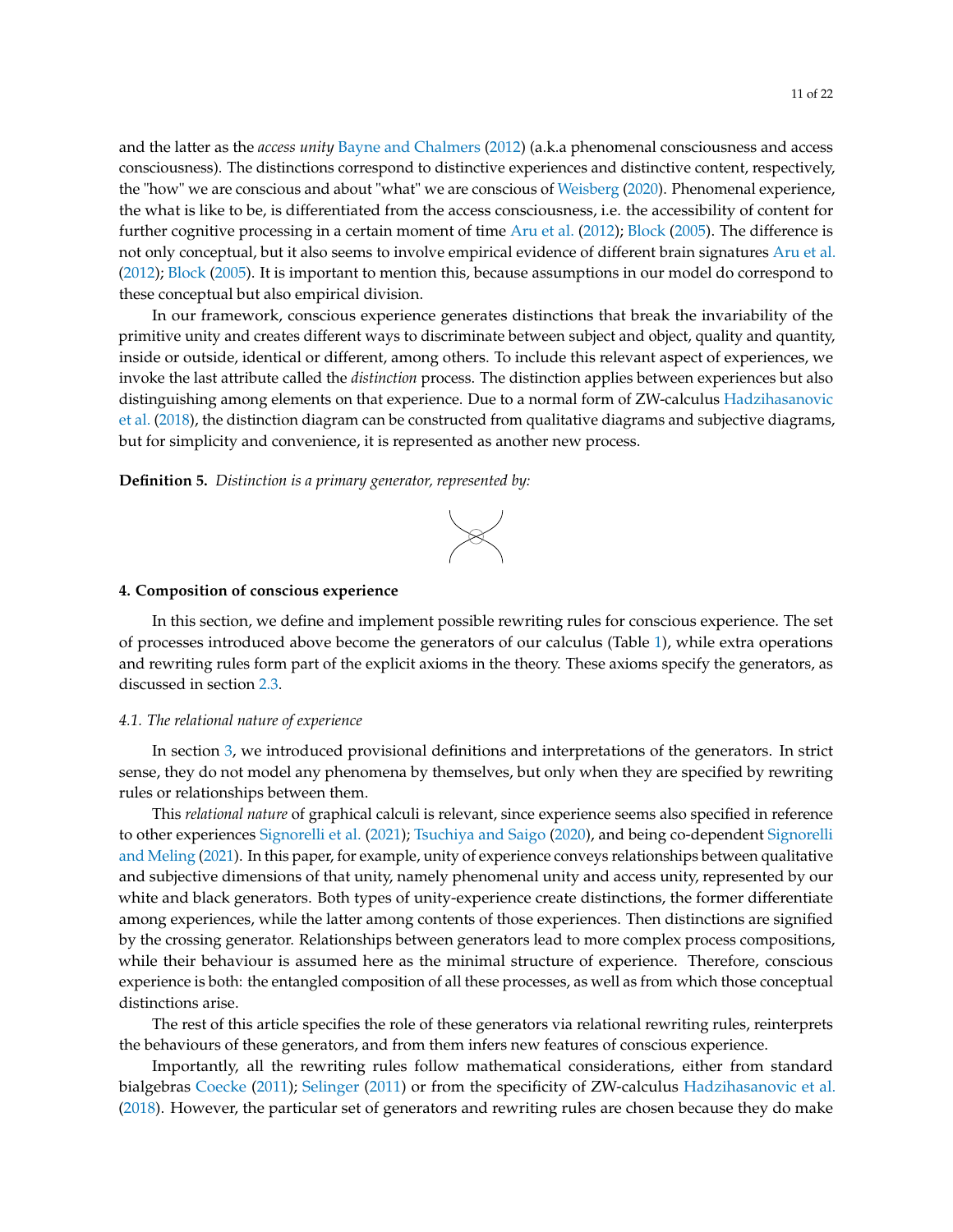<span id="page-11-0"></span>

**Table 1.** Generators for a graphical calculus of conscious experience. These processes are taken from ZW-calculus [Hadzihasanovic et al.](#page-19-7) [\(2018\)](#page-19-7) and their graphical forms naturally arise in monoidal categories [Coecke and Paquette](#page-19-2) [\(2011\)](#page-19-2).

"sense" for a theory of conscious experience, and not because they are nice mathematically or fit any physical theory. One example is the structure of privacy or personal experience, as we demonstrate in the following sections.

## *4.2. Conscious experience*

Following previous discussions, we can define conscious experience in a rigorous graphical form. It is easily done as a composition of qualitative and subjective processes. Therefore, we postulate:

<span id="page-11-1"></span>**Postulate 3.** *Conscious experience. Conscious experiences correspond to compositions of qualitative and subjective processes, such that the composition generates a new diagram, representing a new kind of experience.*

The allowed compositions are subject to a fixed collection of rewriting rules. In this theory, these rewriting rules might correspond to specific set of experiences.

Let's take a first rule from the symmetric monoidal category of ZW-calculus and reinterpret it as the composition of one input quality process carrying a quantitative value *r*, and one subjective process with two outputs. This composition generates the experience of copy that quality, and we called it experience 1.

<span id="page-11-2"></span>
$$
\begin{array}{ccc}\n\downarrow \\
\downarrow \\
\uparrow\n\end{array} = \begin{array}{ccc}\n\downarrow \\
\downarrow \\
\downarrow\n\end{array} \qquad \mapsto Experience \quad 1
$$
\n(5)

As we mention before, the way how to read these diagrams is from top to bottom, i.e. imagine the  $\circled{\phi}$  "crossing"  $\blacktriangle$  to modify the original shape of the diagram, as shown by the equality. In this case,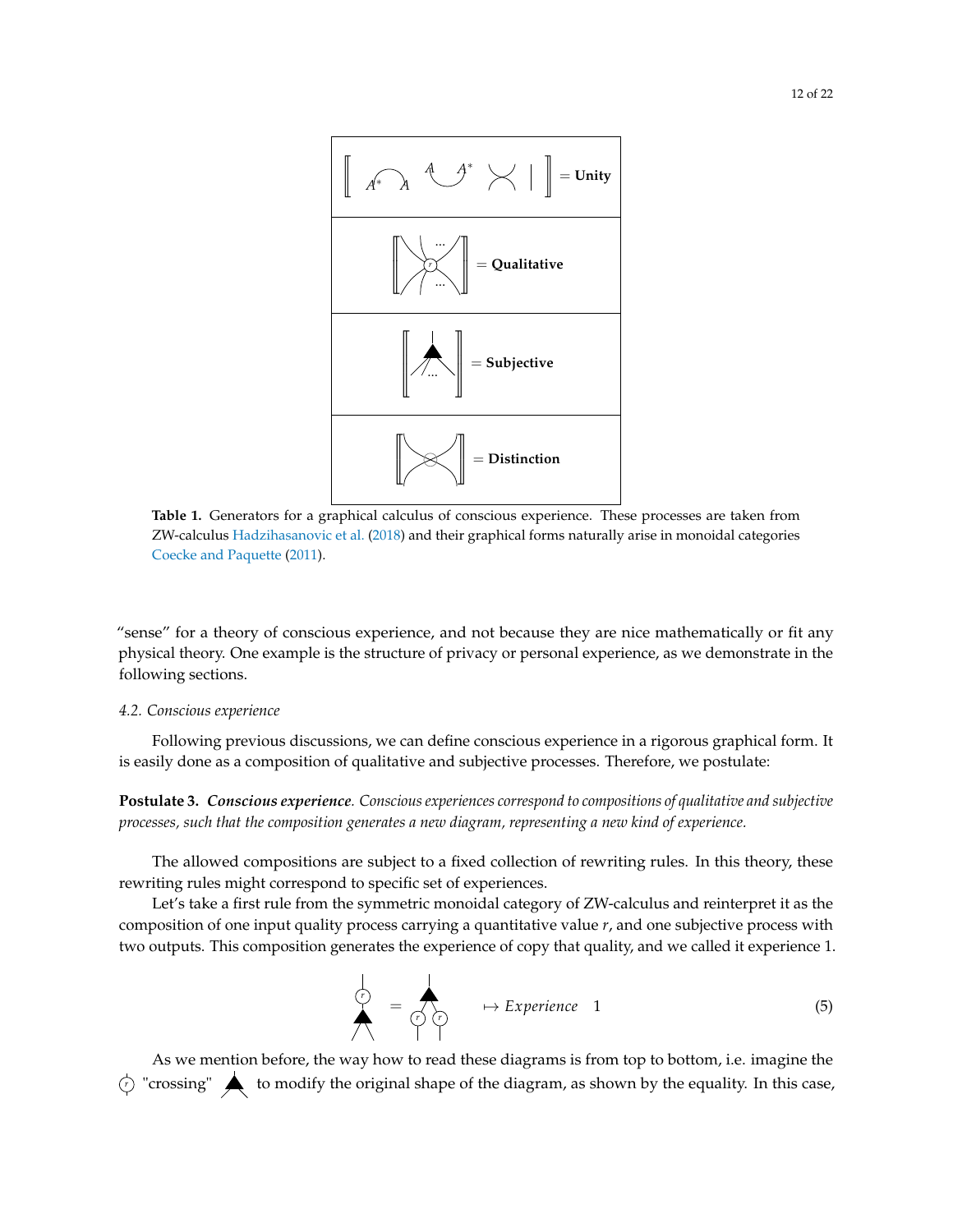a subjective process takes and makes a "copy" of a qualitative one to make it available to other mental operations.

Another rewriting rule is the composition between two inputs, one qualitative process and one subjective process, generating another type of experience in our formal model.

$$
\begin{array}{rcl}\n\bigcirc \\
\searrow \\
\searrow\n\end{array}\n\quad \mapsto Experience \quad 2
$$
\n(6)

The only difference between both rules is the number of inputs in the qualitative process. In this axiomatic model, conscious experiences are unified compositions of qualitative and subjective generators related to the shape-effect, or circuit reorganization of the diagrams, generated by rules of composition.

Phenomenologically speaking, these rules are important because they introduce the notion of co-dependency between qualitative and subjective experience. Two processes co-dependent if they are co-defined. For example, the first rule tells us that a qualitative process is an experience that can be copied by a subjective process in order to be experienced. On the other hand, a subjective process is an experience that can copy a qualitative one. Then, the division between qualitative and subjective experience becomes conceptual, since any conscious experience is simultaneously qualitative and subjective. As a consequence, it might not be surprising that current experiments do not entirely dissociate phenomenal and access aspects of conscious experience. It might be an implication of the parallel made between qualitative and subjective processes with the phenomenal versus access consciousness that we have introduced previously.

## *4.3. Distinctions and boundaries*

According to the previous definition of conscious experience, an important question concerns how to distinguish two elements already bound (more details in section [5\)](#page-14-0). To target this last question, the distinction process seems to present a compelling property:

**Postulate 4.** *Distinction. Distinction differentiates between qualitative and subjective processes as follows:*

<span id="page-12-2"></span>

In other words, qualitative aspects of experience are the processes that "cross distinctions", while subjective processes do not. It generates, indeed, a distinction between subjects-objects and between internal-external experiences, since another subject is always external to the observer subject. This notion is formalized by using the distinction process as separator or boundary, becoming one of our postulates:

<span id="page-12-0"></span>**Postulate 5.** *Boundary. Distinction generates a boundary between external and internal experiences.*

<span id="page-12-1"></span>
$$
\begin{array}{c}\n\vdots \\
\vdots \\
\vdots \\
\vdots \\
\vdots \\
\vdots\n\end{array}
$$
\n
$$
\begin{array}{c}\n\vdots \\
\vdots \\
\vdots \\
\vdots \\
\vdots\n\end{array}
$$
\n
$$
\begin{array}{c}\n\vdots \\
\vdots \\
\vdots \\
\vdots \\
\vdots\n\end{array}
$$
\n
$$
\begin{array}{c}\n\vdots \\
\vdots \\
\vdots \\
\vdots \\
\vdots\n\end{array}
$$
\n
$$
\begin{array}{c}\n\vdots \\
\vdots \\
\vdots \\
\vdots \\
\vdots\n\end{array}
$$
\n
$$
\begin{array}{c}\n\vdots \\
\vdots \\
\vdots \\
\vdots \\
\vdots\n\end{array}
$$
\n
$$
\begin{array}{c}\n\vdots \\
\vdots \\
\vdots \\
\vdots \\
\vdots\n\end{array}
$$
\n
$$
\begin{array}{c}\n\vdots \\
\vdots \\
\vdots \\
\vdots \\
\vdots\n\end{array}
$$
\n
$$
\begin{array}{c}\n\vdots \\
\vdots \\
\vdots \\
\vdots \\
\vdots \\
\vdots\n\end{array}
$$
\n
$$
\begin{array}{c}\n\vdots \\
\vdots \\
\vdots \\
\vdots \\
\vdots \\
\vdots\n\end{array}
$$
\n
$$
\begin{array}{c}\n\vdots \\
\vdots \\
\vdots \\
\vdots \\
\vdots \\
\vdots\n\end{array}
$$
\n
$$
\begin{array}{c}\n\vdots \\
\vdots \\
\vdots \\
\vdots \\
\vdots \\
\vdots \\
\vdots\n\end{array}
$$
\n
$$
\begin{array}{c}\n\vdots \\
\vdots \\
\vdots \\
\vdots \\
\vdots \\
\vdots \\
\vdots \\
\vdots\n\end{array}
$$
\n
$$
\begin{array}{c}\n\vdots \\
\vdots \\
\vdots \\
\vdots \\
\vdots \\
\vdots \\
\vdots \\
\vdots\n\end{array}
$$
\n
$$
\begin{array}{c}\n\vdots \\
\vdots \\
\vdots \\
\vdots \\
\vdots \\
\vdots \\
\vdots \\
\vdots\n\end{array}
$$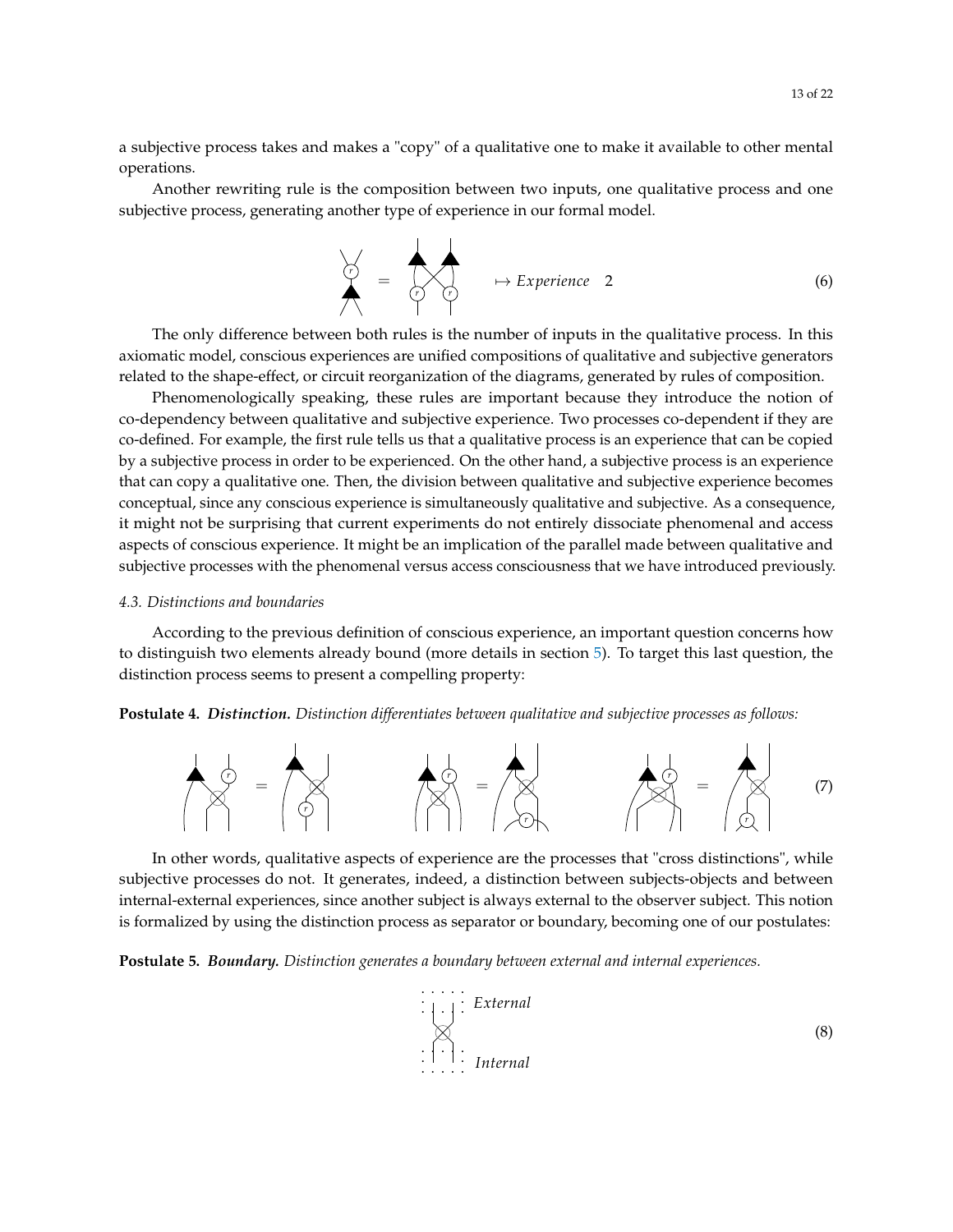Interestingly, it seems that a basic notion of *conscious agent* [Hoffman and Prakash](#page-19-16) [\(2014\)](#page-19-16) could arise from the composition of distinction process as a boundary and subjective processes. In this case, however, the agent has the potential of conscious experience but it does not convey an conscious experience itself, according to our postulate [3.](#page-11-1) Future works may clarify and extend this implications/interpretations.

Additionally, we might introduce two extra rules. The composition between one subjective two output process and one qualitative two inputs process is interpreted as the creation of one subjective state and one subjective effect (perhaps, understood as voluntary action). Graphically:

<span id="page-13-2"></span>

(9)

The rule above defines two subjective entities from the decoupling of both generators. In other words, if these subjective and qualitative processes compound, such as their outputs and inputs match (always multiple of 2), the result are one subjective state and one subjective effect, like the forms introduced in section [2.1](#page-1-1) and [3.3.](#page-7-2)

Another relevant rule is about a distinction process interacting with a subjective two outputs process.

<span id="page-13-1"></span>

(10)

Following postulate  $5$  and equation  $8$ , in this case the first subjective process is interpreted as internal and the second as external. Interestingly, this rule informs us about the "generation" of two distinction processes, each time that one distinction process compose with another two outputs internal subjective process, or conversely, the need of two distinctions to transform one external two outputs subjective process into an internal one (see section [5\)](#page-14-0).

#### *4.4. Private experience*

At this point, all the basic compositions and interpretations of the model are in place to define conscious perception as the simple composition of all these generators:

<span id="page-13-0"></span>**Postulate 6.** *Conscious perception. Conscious perception corresponds to the composition of qualitative, subjective and distinction processes, together with its modifications via rewriting rules.*

$$
\begin{array}{c}\n\downarrow \\
\nearrow \\
\nearrow\n\end{array}\n\Rightarrow\n\begin{array}{c}\n\downarrow \\
\nearrow\n\end{array}\n\Rightarrow\n\begin{array}{c}\n\text{Perception of } r\n\end{array}
$$
\n(11)

Perception is not only a conscious experience, but it is also the kind of conscious experience that generates distinctions between external and internal contents of that experience. This external versus internal division is what is called objective versus subjective division, since an externally triggered experience is associated with objective perception, while internally triggered experiences (what happens after crossing the distinction boundary) are commonly related to subjective inner experiences. However,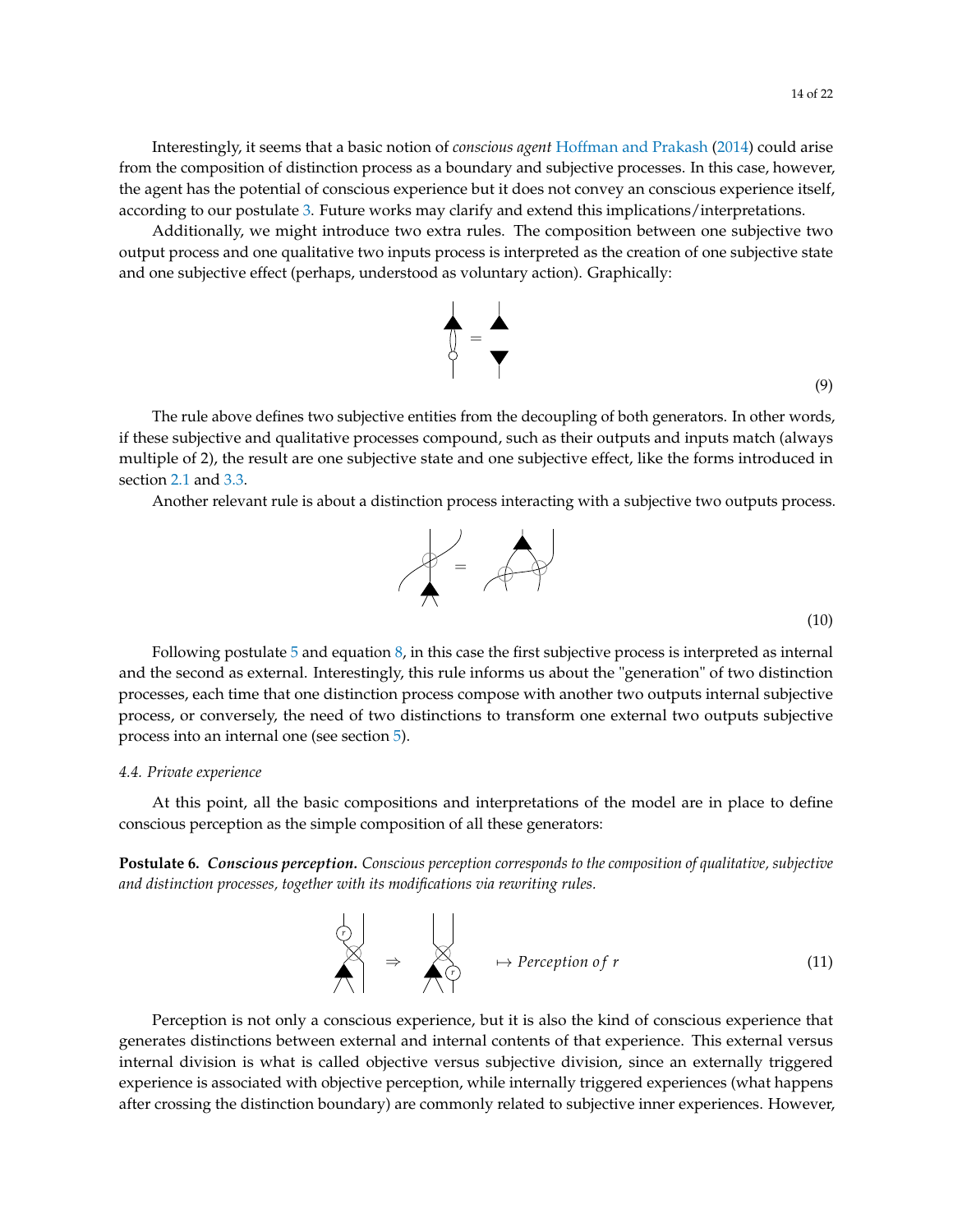in our model this objective/subjective division is illusory, every external process is a combination of qualitative and subjective processes, and the properties of the distinction process makes us perceive them differently. In other words, the objective versus subjective divisions is a consequence of our own operation of perceiving.

When we say "illusion", it is not in the common sense of "illusionism" in philosophy of mind, where the mind is neglected and considered just as an illusion given by the brain, its neurons and other physical systems. In our case, what is illusory is the distinction between objective world and subjective world. Everything is some kind of "experiential qualitative and subjective world". However, this "everything is an experience" does not necessarily convey a claim of ontological primacy, since an epistemic primacy suffices to support that claim as well. In this work, we do not commit to any ontological nor epistemic interpretation, but we pragmatically focus on the primacy of experience via the generators, compositions and their consequences.

As a way of example, we can use the postulates above to infer and prove the most salient and recognised property of conscious experience, namely, its private [Searle](#page-20-9) [\(2000\)](#page-20-9) or better understood personal aspect [Varela](#page-21-2) [\(1996\)](#page-21-2). Importantly, this is a pure consequence of the axioms above.

**Proposition 1.** *Unreadability of others/external subjectivity. It is impossible to fully perceive, access or read others'/external conscious subjective experiences.*

**Proof.** From postulates [3](#page-11-1) and [6,](#page-13-0) conscious perception involves qualitative, subjective and distinction processes, such that the distinction imposes a boundary between external and internal experiences (equation [8\)](#page-12-1). Moreover, equations in [7](#page-12-2) force a restriction to subjective processes, preventing them from crossing the boundary. Graphically:



It completes the proof.  $\Box$ 

This simple example shows the power of graphical reasoning and axiomatic mathematics to formalise the structure of conscious experience. We have recovered from first principles, one of the main and more recognized hallmarks of personal and subjective conscious experience [Chalmers](#page-19-13) [\(1995\)](#page-19-13); [Thomas Nagel](#page-20-12) [\(1974\)](#page-20-12); [Thompson](#page-20-5) [\(2007\)](#page-20-5): the inaccessibility of others' subjective "what is like to be" becomes a consequence of a simple and topological property of the graphical calculus introduced.

This proof, however, does not mean we never have access to others/external subjective experiences. The rule given by equation [10](#page-13-1) allows us to access those experiences only if we impose more distinctions. In other words, if we have access to it (e.g. via verbal report), we experience new distinctions that are not present in the original experience. Therefore, as pointed out by [Varela](#page-21-2) [\(1996\)](#page-21-2), subjective experience might not be really private, but personal.

#### <span id="page-14-0"></span>**5. The combination of experiences**

In this section, we explore another insight from our logic approach: the phenomenal unity of experience.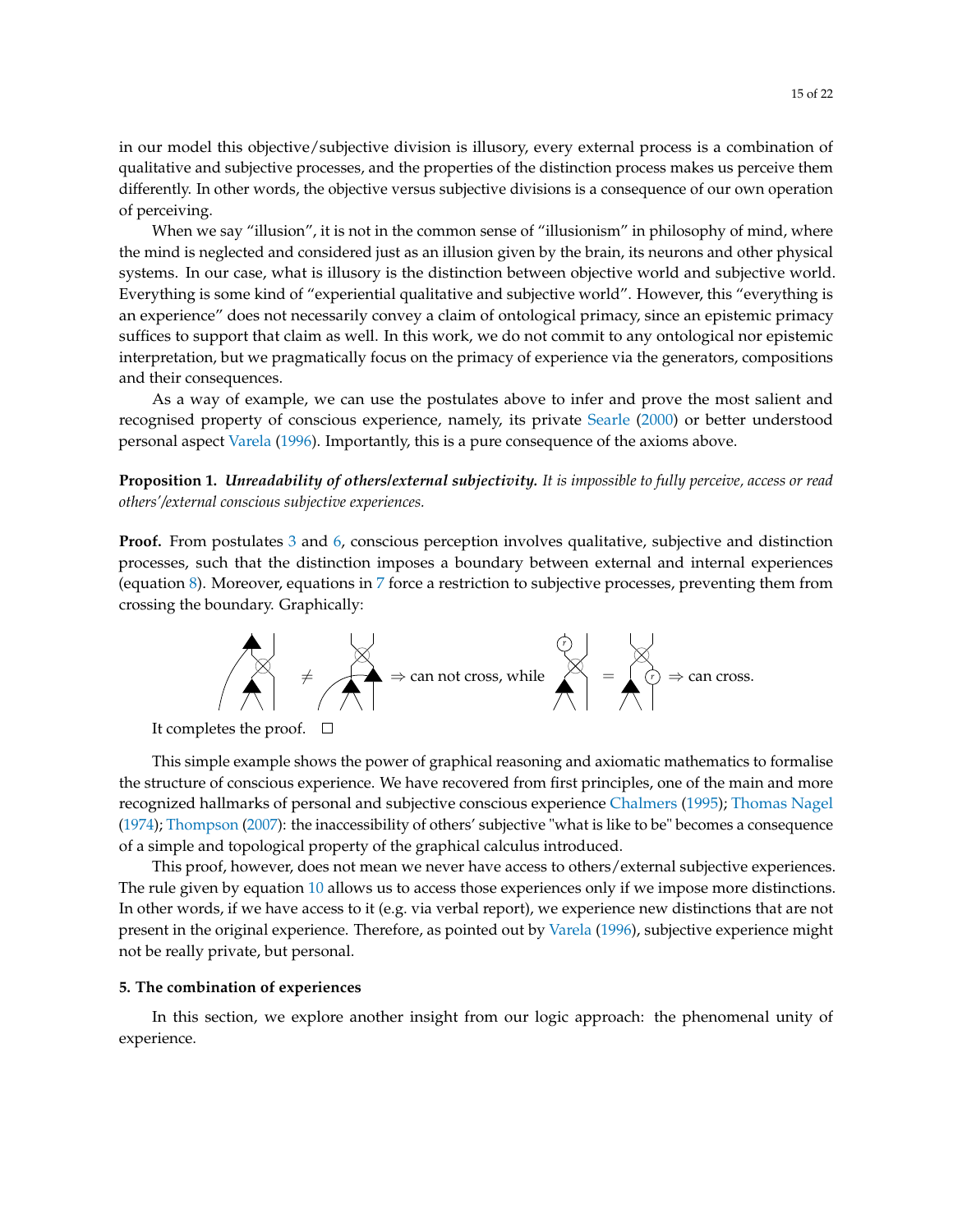Among the questions about the structure of conscious experience, how to combine more basic experiences becomes one of the most problematic issues. This is the question about how gluing different elements of experience in one unified phenomenal experience: the unity thesis. In other words, how to combine objects, feelings and other background feature to generate one single unified phenomenal subjective experience [Bayne and Chalmers](#page-19-8) [\(2012\)](#page-19-8).

This problem has two main dimensions, the phenomenal unity and the access unity [Bayne and](#page-19-8) [Chalmers](#page-19-8) [\(2012\)](#page-19-8); [Revonsuo and Newman](#page-20-16) [\(1999\)](#page-20-16). The former is sometimes called the *combination problem* and the later the *segregation problem*. The first one corresponds to the intuition that regardless of the distinct elements of experiences, they are always integrate-wholes, i.e. the what is like to be in such experience is one whole experience. The second problem is that regardless of distinct and combined features, our experience can segregate elements to recognize different contents of such experience [Feldman](#page-19-17) [\(2013\)](#page-19-17); [Treisman](#page-20-17) [\(1999\)](#page-20-17); [Velik](#page-21-6) [\(2012\)](#page-21-6). These two problems imply the identification of a complete set of fundamental experiences from which other experiences combine, such that the segregation is always regard to this fixed set of experiences [Chalmers](#page-19-18) [\(2016\)](#page-19-18).

#### *5.2. Phenomenal and access unity*

In our compositional model, these questions are stated differently. First, the combination problem does not exist anymore. In fact, it is replaced by a *decomposition problem*. The unity of experience is given by default, just by means of being compositional. According to our theory, the unity of consciousness, and specifically phenomenal unity, is given by the primary graphical generators and through topological connection. Secondly, any experience might be always decomposed into combinations of these generators. Which makes the decomposition problem tractable within our formalism.

At the same time, the segregation of certain elements of perception is targeted by the distinction process and modifications of compounded qualitative and subjective processes. In other words, the issues become a problem of modification [Searle](#page-20-9) [\(2000\)](#page-20-9). Our approach guides us to search for mechanisms of separation and distinction that make elements of our perception look segregated, instead of looking at how to "integrate" or unify elements already unified.

Graphically, segregation is commonly represented by processes such as:

$$
\begin{array}{c}\n\text{experience} \\
\hline\n\text{Segregation} \\
\hline\n\text{red car fast}\n\end{array}
$$

In this case, any process theory needs to implement extra processes to account for these decomposition processes, like the decomposition framework introduced in [Tull and Kleiner](#page-20-18) [\(2020\)](#page-20-18).

Slightly different, in our specific model, the question becomes how experiences modify each other to account for distinctions among experiences. It implies that different conscious perceptions are indeed modifications of an already existing field of consciousness, instead of built from various disparate bits of reality [Searle](#page-20-9) [\(2000\)](#page-20-9). The main difference is that in cognitive neuroscience the segregation problem is about recognition of "external objects", while here, individual entities arises from unified quality/subjectivity, i.e. the evolution of subjective experiences correspond to modifications or modulations of a unified and already existing qualitative subjectivity, the intrinsic mental consciousness that is independent of the five senses [Llinas et al.](#page-20-19) [\(1998\)](#page-20-19). Take, for example, a more complex experiential structure given by the next composition: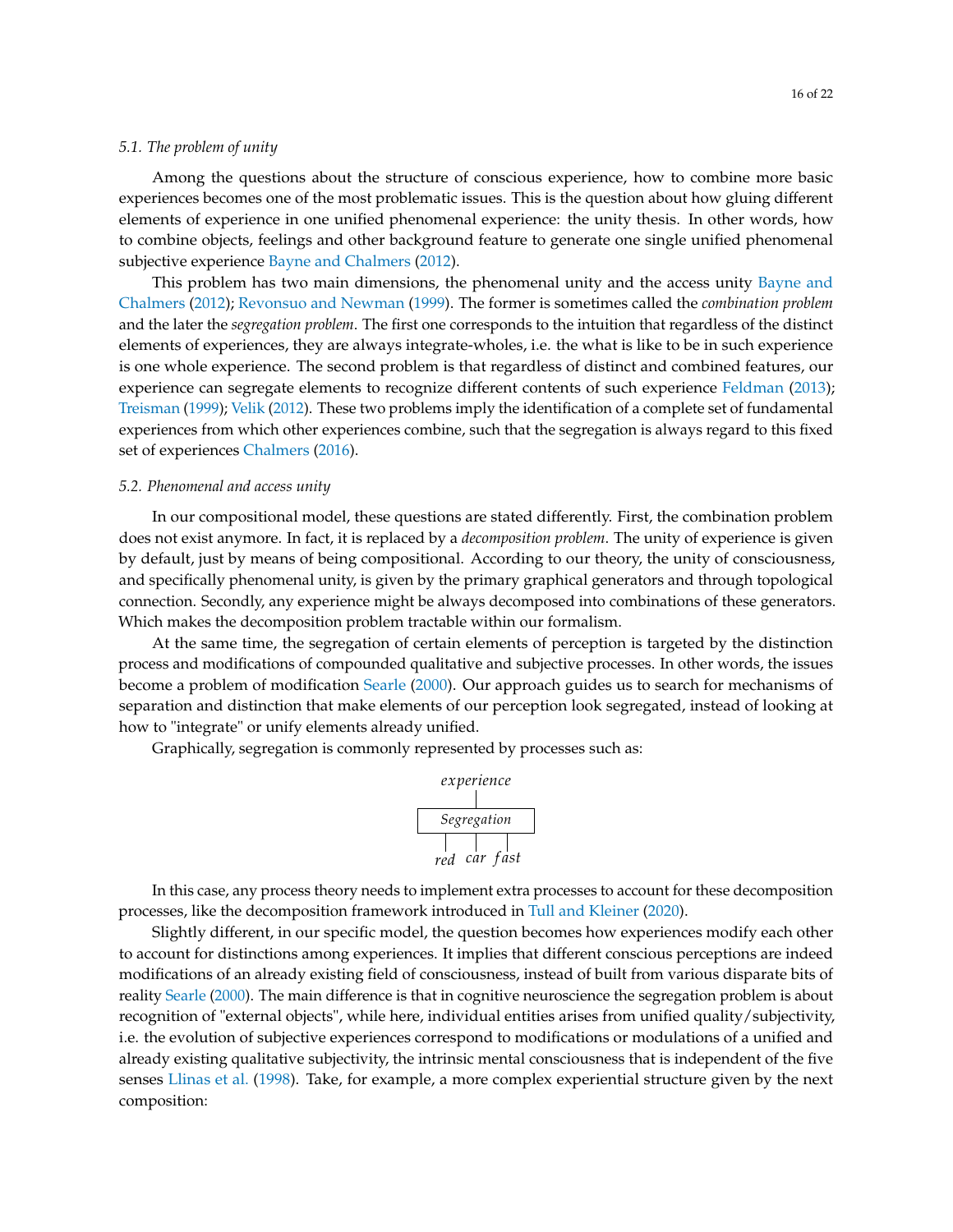

If we use the rewriting rules from equations and examples in section [4,](#page-10-0) we can simplify this circuit as follows:



In our model, each shape-effect or modification of the diagrams models a new instance of experience, e.g. a "raw" experience into a thought about it. The circuit itself corresponds to the phenomenal unity or phenomenal field. The most basic conscious experience is the total phenomenal experience. This field is basic but not less complex structure, given by different types of sub-circuits from which distinctions arise. For instance, if we continue applying other rules, we obtain the following circuit:



This diagram can be further simplified (e.g. the right upper triangle becomes an identity, etc). To make our point, however, it is enough that the reader notices how a new distinction process appears. These new distinctions are the effects of the four generators interacting and reorganizing the circuit formed by them. Here, the reorganization that gives rise to new distinctions is what corresponds to the segregation, such that perceptual acts that segregate the content of experience are modelled by the appearance of new distinction processes (rule [10\)](#page-13-1), and its eventual "crossing" (postulate [6\)](#page-13-0). Therefore, given a primary total field, or global consciousness, its modifications through rewriting rules (interpreted as concrete instances of experiences, section [4\)](#page-10-0) inform about particular perceptual states, the access unity of contents of experience. These states may represent specific individual loci of quality-subjectivity through the specification of the types/systems. The missing ingredient in this discussion is the empirical translation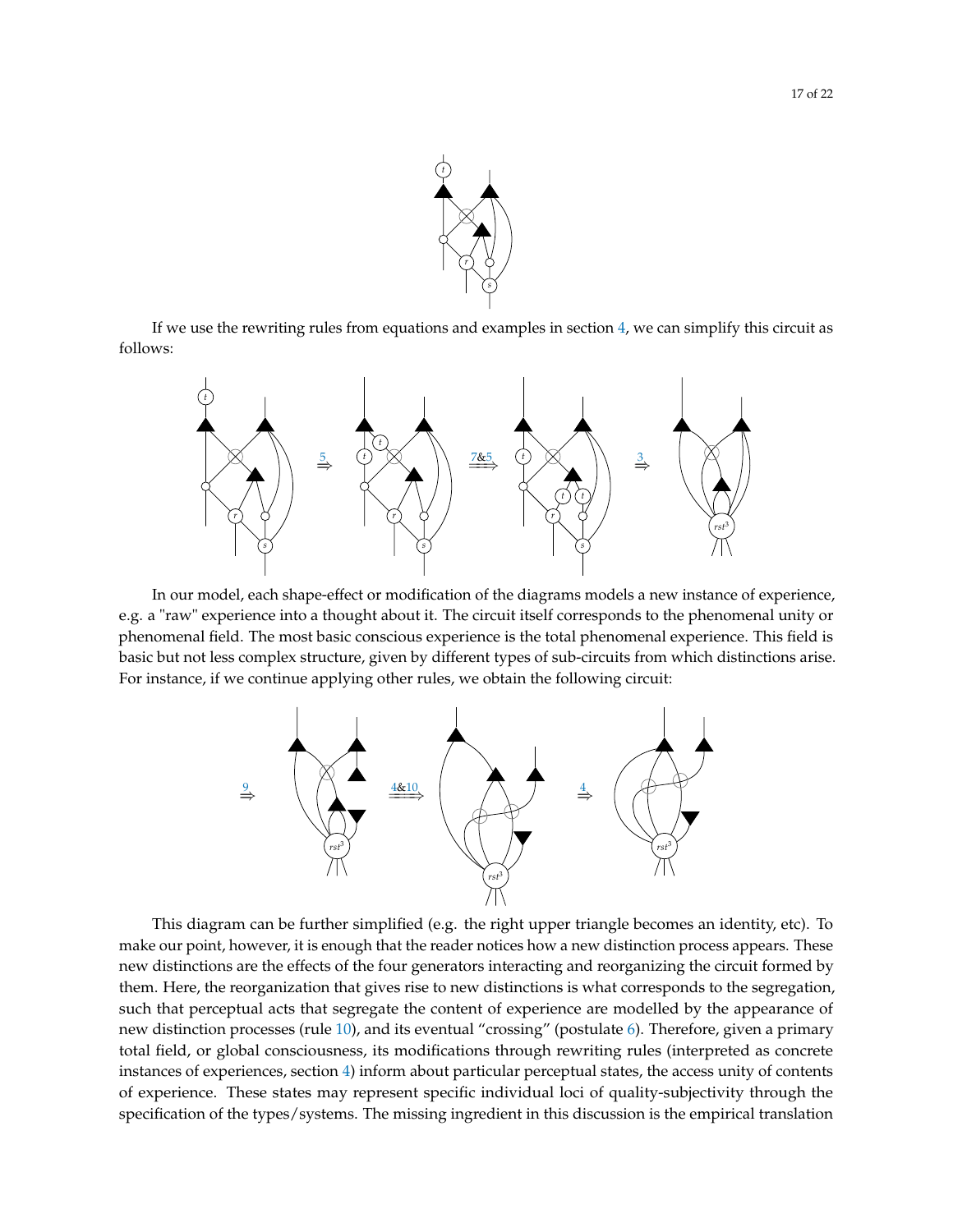into phenomenological meaningful patterns for each individual, something that we would expect to implement for each particular case. Although we do not illustrate any particular perceptual act, in the example above, a total phenomenal unity subsumes any other distinctive perception [Bayne and Chalmers](#page-19-8) [\(2012\)](#page-19-8). Further research and phenomenological accounts may bring more light on these implications.

To summarise, the phenomenal unity is expressed by primitive notions of unity as generators of our calculus, while feature segregation, as form of access unity, is the disruption or distortion of that phenomenal unity.

# <span id="page-17-0"></span>**6. Discussion**

Our approach is a provisional proof of concept, that form part of a new contemporary research direction to study the mathematical structure of consciousness and mathematize phenomenology [Prentner](#page-20-2) [\(2019\)](#page-20-2); [Tsuchiya and Saigo](#page-20-3) [\(2020\)](#page-20-3); [Yoshimi](#page-21-0) [\(2007\)](#page-21-0). The graphical calculus introduced here is one of the mathematical structures to reach that goal. Other examples using different flavours of process theories are [Signorelli et al.](#page-20-8) [\(2021\)](#page-20-8) and [Tull and Kleiner](#page-20-18) [\(2020\)](#page-20-18). Thus, our model is not the unique model nor the unique way to mathematically study properties of conscious experience.

Nevertheless, our study of mathematical structures implies a new paradigm to deal with basic assumptions, clearly motivated by phenomenology [Husserl](#page-19-1) [\(1983\)](#page-19-1); [Merleau-Ponty](#page-20-0) [\(2005\)](#page-20-0) and process philosophy [Rescher](#page-20-4) [\(2012\)](#page-20-4); [Whitehead](#page-21-1) [\(1929\)](#page-21-1). In this article, we started by the assumption of conscious experience as a fundamental process and building the rest of the theory via explicit graphical axioms given by rewriting rules. These axioms are inspired by phenomenological considerations and differently than previous approaches that also claim to start from phenomenological axioms [Oizumi et al.](#page-20-20) [\(2014\)](#page-20-20), in our case, all the features of conscious experience have a direct mathematical counterpart. These generators form a minimum set, axioms intend to subsume both phenomenological and mathematical meaning, and nothing extra than what is explicitly stated across these pages is assumed (e.g. we do not need to assume a physical classical world).

While process theories are ontologically neutral and our main assumption is based on the hypothesis of the primacy of consciousness, our theory conveys a clear advantage over other models of consciousness: the direct link with physical theories and their mathematical structures. For example, our approach is related almost tautologically to foundations of physics [Coecke](#page-19-14) [\(2011\)](#page-19-14) and specifically quantum theory. In our model, similar generators and rewriting rules form part of the ZW-calculus [Hadzihasanovic](#page-19-11) [\(2015\)](#page-19-11). ZW-calculus was developed for qubits, it is a sound and complete semantic for graphical treatments inside categorical quantum theory [Abramsky and Coecke](#page-18-2) [\(2004\)](#page-18-2), and also a useful graphical language to reconstruct different aspects of physical theories [Coecke](#page-19-14) [\(2011\)](#page-19-14); [Coecke and Kissinger](#page-19-19) [\(2010\)](#page-19-19); [De Felice](#page-19-20) [et al.](#page-19-20) [\(2019\)](#page-19-20); [Hadzihasanovic](#page-19-11) [\(2015\)](#page-19-11). Without lacking any mathematical rigour, across this article we have reinterpreted the nature of a partial set of their generators and rewriting rules. Accordingly, the connection with fundamental physical theories is reached only invoking phenomenal aspects, no need for any ontological assumption. In other words, it does not matter whether a process is a mental process or a physical process, they share a similar mathematical structure.

We feel that a science of consciousness has much more to gain using high-level mathematical formalisms than focusing on the physical ontologies that may, or may not explain consciousness [Signorelli](#page-20-21) [et al.](#page-20-21) [\(2021\)](#page-20-21). For instance, we do not claim ZW-calculus is complete for a theory of consciousness. Otherwise, this completeness would mean that there is nothing more to consciousness than there is to a qubit. More interesting, however, it is to develop further graphical calculus to search for a complete and sound description based on well informed phenomenological inputs. In other words, directly axiomatize the phenomenology of conscious experience using graphical calculi, and study the models arising from them.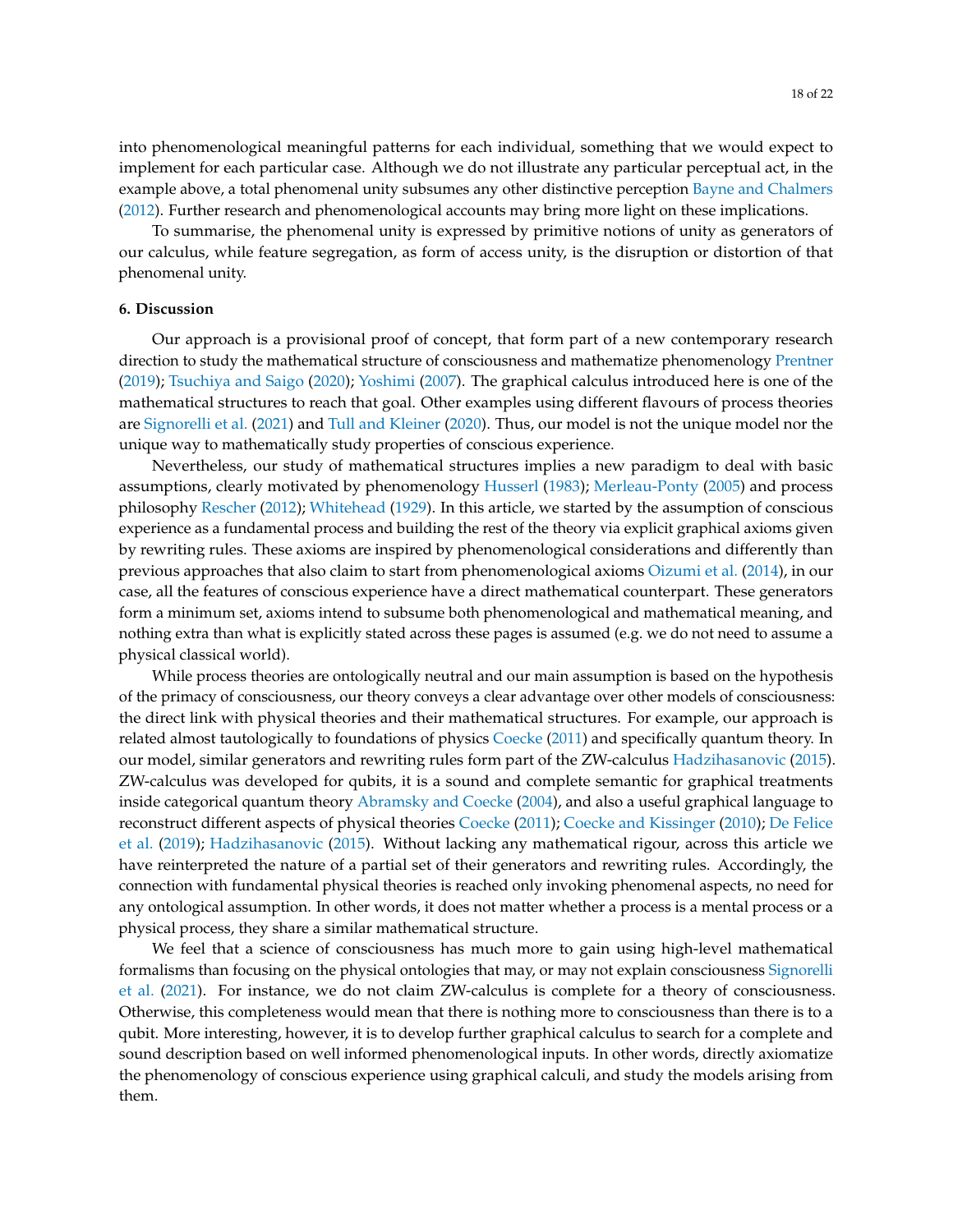# <span id="page-18-0"></span>**7. Conclusions**

In this article, we introduced a new paradigm to reason about conscious experience. This graphical interpretation is based on symmetric monoidal categories and follows similar principles and mathematical structures that have proved useful in the foundations of physical theories [Coecke](#page-19-14) [\(2011\)](#page-19-14). Moreover, our discussion takes inspiration from the hypothesis of conscious agents [Fields et al.](#page-19-21) [\(2018\)](#page-19-21); [Hoffman and](#page-19-16) [Prakash](#page-19-16) [\(2014\)](#page-19-16), phenomenology [Merleau-Ponty](#page-20-0) [\(2005\)](#page-20-0); [Signorelli and Meling](#page-20-15) [\(2021\)](#page-20-15); [Thompson](#page-20-5) [\(2007\)](#page-20-5), Buddhist phenomenology [Lusthaus](#page-20-7) [\(2002\)](#page-20-7); [Makeham](#page-20-22) [\(2014\)](#page-20-22), as well as the unified field hypothesis [Searle](#page-20-9) [\(2000\)](#page-20-9) and compositional models [Coecke](#page-19-6) [\(2013\)](#page-19-6); [Coecke et al.](#page-19-5) [\(2016\)](#page-19-5).

Using this compositional framework and primitive mathematical generators as essential features of conscious experience, we recovered different aspects of experience: external and internal subjective distinction, private or personal experience, and phenomenal unity. All of them arise naturally as a consequence of a formal theory of conscious experience that takes the experience as a fundamental process of nature.

In this line, these types of models may become a formal tool to study the phenomenology of cognitive experience in general, and the phenomenology of conscious experience in particular. Philosophers and neuroscientists can also benefit from these intuitive forms [Gómez-Ramirez](#page-19-22) [\(2014\)](#page-19-22); [Landry](#page-20-23) [\(2018\)](#page-20-23); [Signorelli](#page-20-24) [and Joaquin Diaz Boils](#page-20-24) [\(2021\)](#page-20-24), describing and discussing in graphical terms the basic assumptions of their respective models [Kleiner](#page-20-25) [\(2020\)](#page-20-25).

The future for these axiomatic models is promising and exciting. On the one hand, one can extend these descriptions to a better-informed set of generators and rewriting rules. To reach this goal we can use more detailed insights from the phenomenology of experience, micro-phenomenology protocols [Petitmengin et al.](#page-20-26) [\(2019\)](#page-20-26) and neuro-phenomenology [Varela](#page-21-2) [\(1996\)](#page-21-2), as well as contemplative sciences, among others methods. For instance, one may like to define the entire set of axioms and rewriting rules for a sound and complete calculus taking further phenomenological considerations. On the other hand, one may also expect the objective realm arising from basic experiential generators [Signorelli et al.](#page-20-8) [\(2021\)](#page-20-8). To this end, the goal is recovering objective physical theories from primitive experience that indeed become a mirror of each other [Signorelli et al.](#page-20-6) [\(2020\)](#page-20-6), the very notion of time, probably being one of the most relevant [Edmund Husserl](#page-19-10) [\(1964\)](#page-19-10); [Kent and Wittmann](#page-19-23) [\(2021\)](#page-19-23). In both research projects, process theories resonate with philosophical phenomenology, avoiding any ontological claim as well as the need for invoking any physical realization but pure mathematical entities.

**Author Contributions:** Conceptualization, CMS and QW; investigation CMS, QW and BC; writing-original draft preparation, CMS; writing-review and editing, CMS, QW and BC; visualization, CMS and QW.

**Funding:** CMS is funded by Comisión Nacional de Investigación Ciencia y Tecnología (CONICYT, currently ANID) through Programa Formacion de Capital Avanzado (PFCHA), Doctoral scholarship Becas Chile: CONICYT PFCHA/DOCTORADO BECAS CHILE/2016 - 72170507. QW was supported by AFOSR grant FA2386-18-1-4028. We also acknowledge the grant: Categorical Theories of Consciousness: Bridging Neuroscience and Fundamental Physics, FQXi-RFP-CPW-2018.

**Acknowledgments:** The authors appreciate valuable feedback and discussions from Sean Tull, as well as very constructive comments from anonymous reviewers.

**Conflicts of Interest:** The authors declare no conflict of interest.

# **References**

<span id="page-18-2"></span>Abramsky, Samson and Bob Coecke. 2004. A categorical semantics of quantum protocols. In *19th Annual IEEE Symposium on Logic in Computer Science (LICS'04)*, Turku, Finland, pp. 415–425.

<span id="page-18-1"></span>AMCS. 2021. Association for Mathematical Consciousness Science (AMCS). *https://amcs-community.org*.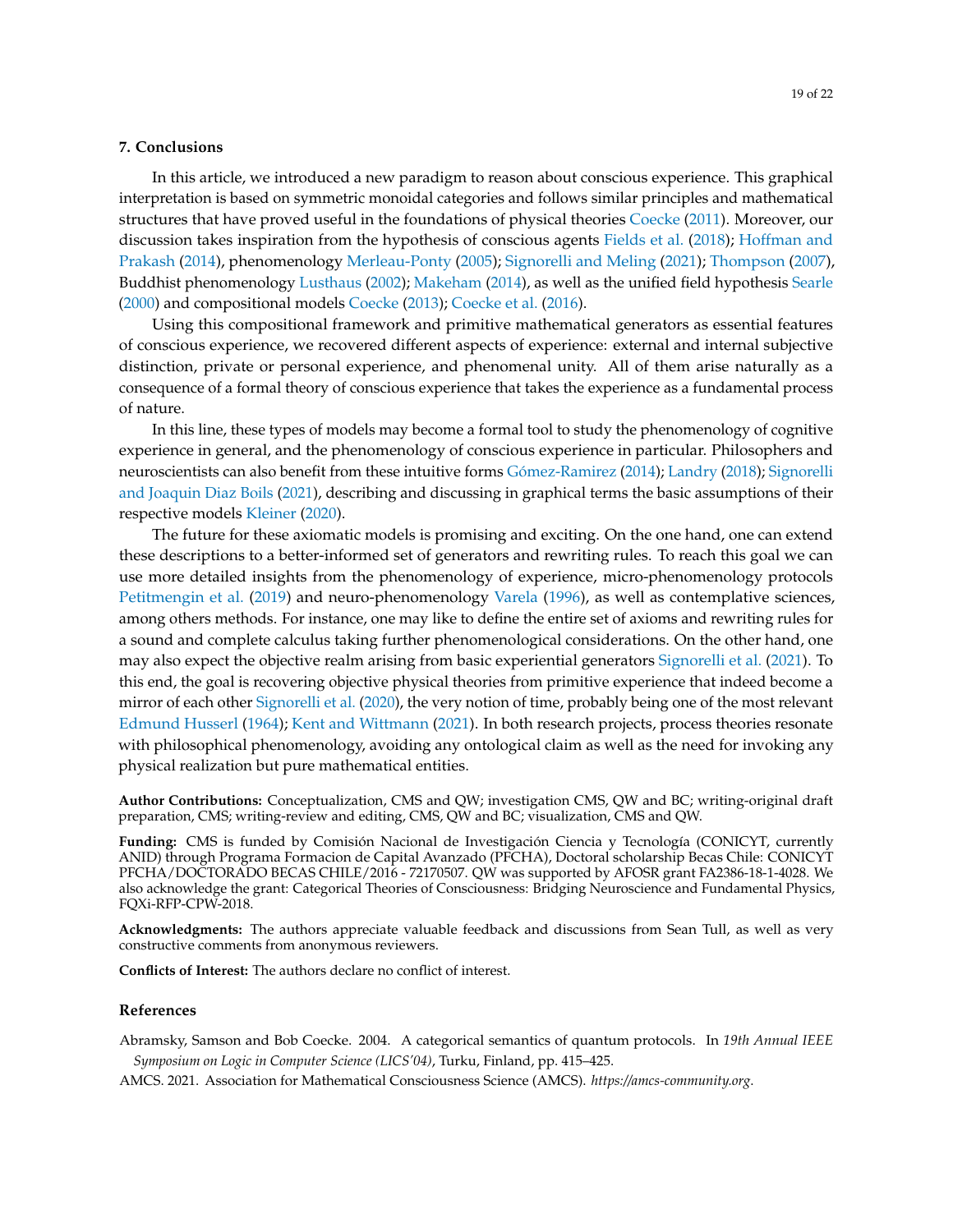- <span id="page-19-15"></span>Aru, Jaan, Talis Bachmann, Wolf Singer, and Lucia Melloni. 2012. Distilling the neural correlates of consciousness. *Neuroscience and Biobehavioral Reviews 36*(2), 737–746. doi[:10.1016/j.neubiorev.2011.12.003.](https://doi.org/10.1016/j.neubiorev.2011.12.003)
- <span id="page-19-4"></span>Awodey, Steve. 2006. *Category Theory* (First ed.). Oxford: Oxford University Press.
- <span id="page-19-8"></span>Bayne, Tim and David J. Chalmers. 2012. What is the unity of consciousness? *The Unity of Consciousness: Binding, Integration, and Dissociation*, 1–41. doi[:10.1093/acprof:oso/9780198508571.003.0002.](https://doi.org/10.1093/acprof:oso/9780198508571.003.0002)
- <span id="page-19-9"></span>Block, Ned. 2005. Two neural correlates of consciousness. *Trends in Cognitive Sciences 9*(2), 46–52. doi[:10.1016/j.tics.2004.12.006.](https://doi.org/10.1016/j.tics.2004.12.006)
- <span id="page-19-13"></span>Chalmers, DJ. 1995. The puzzle of conscious experience. *Scientific American 273*(6), 80–86.
- <span id="page-19-12"></span>Chalmers, DJ. 2013. How can we construct a science of consciousness? *Annals of the New York Academy of Sciences 1303*(1), 25–35. doi[:10.1111/nyas.12166.](https://doi.org/10.1111/nyas.12166)
- <span id="page-19-18"></span>Chalmers, David J.. 2016. The Combination Problem for Panpsychism. In G. Brüntrup and L. Jaskolla (Eds.), *Panpsychism*, pp. 179–214. Oxford University Press. doi[:10.1093/acprof:oso/9780199359943.003.0008.](https://doi.org/10.1093/acprof:oso/9780199359943.003.0008)
- <span id="page-19-14"></span>Coecke, Bob (Ed.). 2011. *New Structures for Physics* (Lectures N ed.), Volume 813 of *Lecture Notes in Physics*. Berlin, Heidelberg: Springer Berlin Heidelberg. doi[:10.1007/978-3-642-12821-9.](https://doi.org/10.1007/978-3-642-12821-9)
- <span id="page-19-6"></span>Coecke, Bob. 2013. An Alternative Gospel of Structure: Order, Composition, Processes. In C. Heunen, M. Sadrzadeh, and E. Grefenstette (Eds.), *Quantum Physics and Linguistics:A Compositional, Diagrammatic Discourse*. Oxford University Press. doi[:10.1093/acprof:oso/9780199646296.003.0001.](https://doi.org/10.1093/acprof:oso/9780199646296.003.0001)
- <span id="page-19-5"></span>Coecke, Bob, Ross Duncan, Aleks Kissinger, and Quanlong Wang. 2016. Generalised Compositional Theories and Diagrammatic Reasoning. In G. Chiribella and R. Spekkens (Eds.), *Quantum Theory: Informational Foundations and Foils. Fundamental Theories of Physics.*, Volume 181, pp. 309–366. Springer. doi[:10.1007/978-94-017-7303-4\\_10.](https://doi.org/10.1007/978-94-017-7303-4_10)
- <span id="page-19-19"></span>Coecke, Bob and Aleks Kissinger. 2010. The Compositional Structure of Multipartite Quantum Entanglement. In S. Abramsky, C. Gavoille, C. Kirchner, F. M. auf der Heide, and P. Spirakis (Eds.), *Lecture Notes in Computer Science (including subseries Lecture Notes in Artificial Intelligence and Lecture Notes in Bioinformatics)*, Volume 6199, pp. 297–308. Berlin, Heidelberg: Springer. doi[:10.1007/978-3-642-14162-1\\_25.](https://doi.org/10.1007/978-3-642-14162-1_25)
- <span id="page-19-3"></span>Coecke, B. and A. Kissinger. 2017. *Picturing Quantum Processes. A first Course in Diagrammatic reasoning*. Cambridge, UK: Cambridge University Press. doi[:10.1017/9781316219317.](https://doi.org/10.1017/9781316219317)
- <span id="page-19-2"></span>Coecke, Bob and É O Paquette. 2011. Categories for the Practising Physicist. In B. Coecke (Ed.), *New structures for Physics* (Lectures N ed.)., Chapter Chapter 3, pp. 173–286. Springer Berlin Heidelberg. doi[:10.1007/978-3-642-12821-9.](https://doi.org/10.1007/978-3-642-12821-9)
- <span id="page-19-20"></span>De Felice, Giovanni, Amar Hadzihasanovic, and Kang Feng Ng. 2019. A diagrammatic calculus of fermionic quantum circuits. *Logical Methods in Computer Science 15*(3), 1–26. doi[:10.23638/LMCS-15\(3:26\)2019.](https://doi.org/10.23638/LMCS-15(3:26)2019)
- <span id="page-19-10"></span>Edmund Husserl. 1964. *The Phenomenology of Internal Time-Consciousness*. Indiana University Press.
- <span id="page-19-17"></span>Feldman, Jerome. 2013. The neural binding problem(s). *Cognitive Neurodynamics 7*(1), 1–11. doi[:10.1007/s11571-012-9219-8.](https://doi.org/10.1007/s11571-012-9219-8)
- <span id="page-19-21"></span>Fields, Chris, Donald D. Hoffman, Chetan Prakash, and Manish Singh. 2018. Conscious agent networks: Formal analysis and application to cognition. *Cognitive Systems Research 47*(October), 186–213. doi[:10.1016/j.cogsys.2017.10.003.](https://doi.org/10.1016/j.cogsys.2017.10.003)
- <span id="page-19-0"></span>Goff, Philip. 2019. *Galileo's Error: Foundations for a New Science of Consciousness*. New York: Phanteon Books.
- <span id="page-19-22"></span>Gómez-Ramirez, Jaime. 2014. *A New Foundation for Representation in Cognitive and Brain Science*. Dordrecht: Springer Netherlands. doi[:10.1007/978-94-007-7738-5.](https://doi.org/10.1007/978-94-007-7738-5)
- <span id="page-19-11"></span>Hadzihasanovic, Amar. 2015. A diagrammatic axiomatisation for qubit entanglement. *Proceedings - Symposium on Logic in Computer Science July*, 573–584. doi[:10.1109/LICS.2015.59.](https://doi.org/10.1109/LICS.2015.59)
- <span id="page-19-7"></span>Hadzihasanovic, Amar, Kang Feng Ng, and Quanlong Wang. 2018. Two complete axiomatisations of pure-state qubit quantum computing. *Proceedings - Symposium on Logic in Computer Science*, 502–511. doi[:10.1145/3209108.3209128.](https://doi.org/10.1145/3209108.3209128)
- <span id="page-19-16"></span>Hoffman, Donald D. and Chetan Prakash. 2014. Objects of consciousness. *Frontiers in Psychology 5*(JUN), 1–22. doi[:10.3389/fpsyg.2014.00577.](https://doi.org/10.3389/fpsyg.2014.00577)
- <span id="page-19-1"></span>Husserl, Edmund. 1983. *General Introduction to a Pure Phenomenology*. Martinus Nijhoff Publishers.
- <span id="page-19-23"></span>Kent, Lachlan and Marc Wittmann. 2021. Time consciousness: the missing link in theories of consciousness. *Neuroscience of Consciousness 2021*(2), 1–10. doi[:10.1093/nc/niab011.](https://doi.org/10.1093/nc/niab011)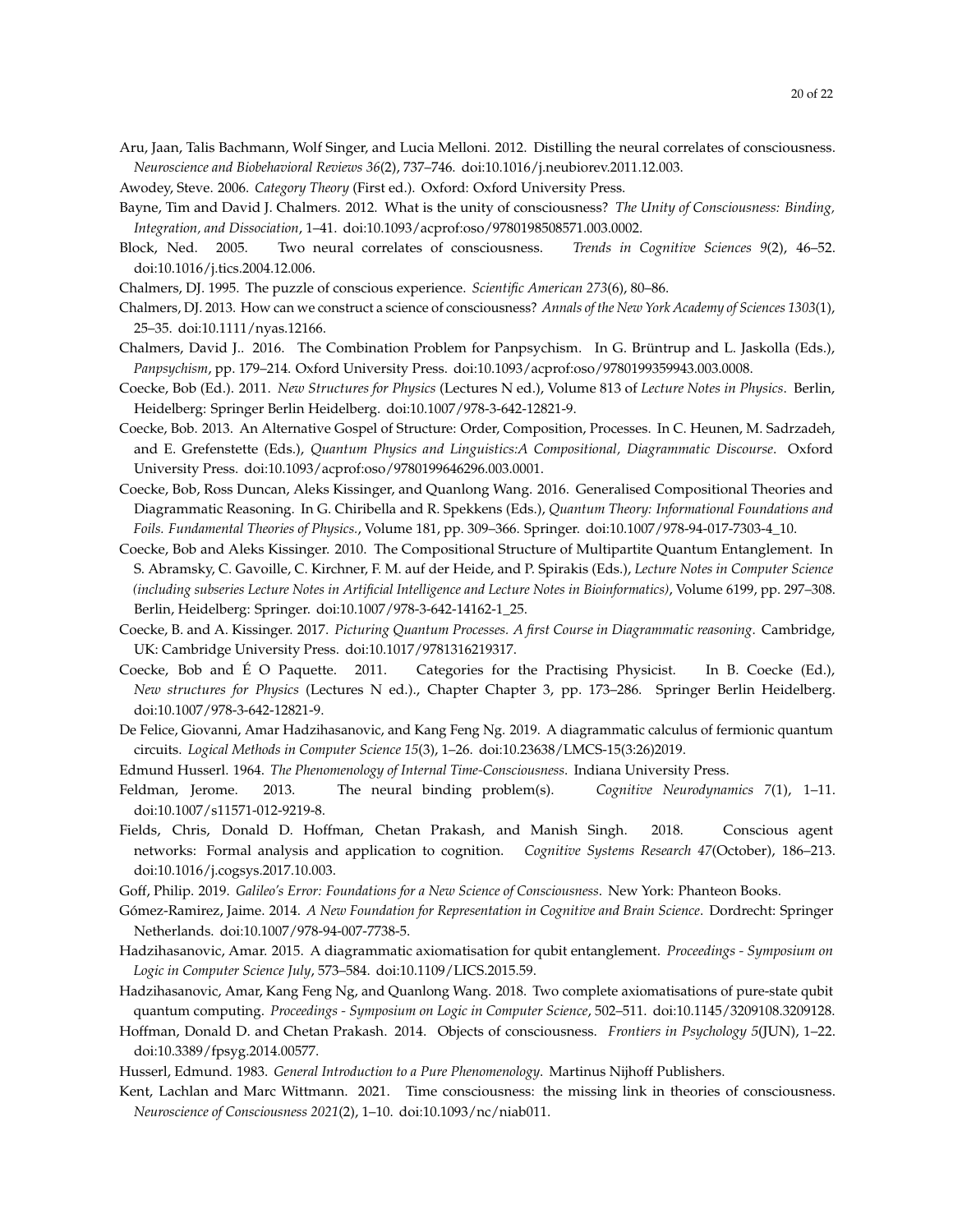<span id="page-20-25"></span>Kleiner, Johannes. 2020, may. Mathematical Models of Consciousness. *Entropy 22*(6), 609. doi[:10.3390/e22060609.](https://doi.org/10.3390/e22060609)

- <span id="page-20-23"></span>Landry, Elaine. 2018. *Categories for the Working Philosopher*, Volume 1. Oxford University Press. doi[:10.1093/oso/9780198748991.001.0001.](https://doi.org/10.1093/oso/9780198748991.001.0001)
- <span id="page-20-14"></span>Lawvere, F William and Stephen H Schanuel. 2009. *Conceptual mathematics: a first introduction to categories* (Second ed.). Cambridge University Press.
- <span id="page-20-19"></span>Llinas, R, U Ribary, D. Contreras, and C. Pedroarena. 1998. The neuronal basis for consciousness. *Philosophical Transactions of the Royal Society of London B 353*, 1841–1849.
- <span id="page-20-7"></span>Lusthaus, Dan. 2002. *Buddhist Phenomenology* (First ed.). Routledge Curzon. doi[:10.4324/9781315870687.](https://doi.org/10.4324/9781315870687)
- <span id="page-20-1"></span>MacLane, Saunders. 1998. *Categories for the Working Mathematician* (Second ed.). Springer New York. doi[:10.1007/978-1-4757-4721-8.](https://doi.org/10.1007/978-1-4757-4721-8)
- <span id="page-20-22"></span>Makeham, John. 2014. Introduction. In J. Makeham (Ed.), *Transforming Consciousness: Yogacara Thought in Modern China*. Oxford University Press. doi[:10.1093/acprof:oso/9780199358120.001.0001.](https://doi.org/10.1093/acprof:oso/9780199358120.001.0001)
- <span id="page-20-0"></span>Merleau-Ponty, Maurice. 2005. *Phenomenology of perception*. London: Routledge.
- <span id="page-20-13"></span>Metzinger, Thomas. 2020. Minimal phenomenal experience. *Philosophy and the Mind Sciences 1*(I), 7. doi[:10.33735/phimisci.2020.i.46.](https://doi.org/10.33735/phimisci.2020.i.46)
- <span id="page-20-20"></span>Oizumi, Masafumi, Larissa Albantakis, and Giulio Tononi. 2014, may. From the phenomenology to the mechanisms of consciousness: Integrated Information Theory 3.0. *PLoS computational biology 10*(5), e1003588. doi[:10.1371/journal.pcbi.1003588.](https://doi.org/10.1371/journal.pcbi.1003588)
- <span id="page-20-26"></span>Petitmengin, Claire, Anne Remillieux, and Camila Valenzuela-Moguillansky. 2019, sep. Discovering the structures of lived experience. *Phenomenology and the Cognitive Sciences 18*(4), 691–730. doi[:10.1007/s11097-018-9597-4.](https://doi.org/10.1007/s11097-018-9597-4)
- <span id="page-20-2"></span>Prentner, Robert. 2019. Consciousness and topologically structured phenomenal spaces. *Consciousness and Cognition 70*(February), 25–38. doi[:10.1016/j.concog.2019.02.002.](https://doi.org/10.1016/j.concog.2019.02.002)
- <span id="page-20-4"></span>Rescher, Nicholas. 2012. Process Philosophy. *Stanford Encyclopedia of Philosophy*.
- <span id="page-20-16"></span>Revonsuo, A. and J. Newman. 1999. Binding and consciousness. *Consciousness and cognition 8*(2), 123–127. doi[:10.1006/ccog.1999.0393.](https://doi.org/10.1006/ccog.1999.0393)
- <span id="page-20-9"></span>Searle, John R.. 2000. Consciousness. *Annual Review of Neuroscience 23*, 557–578. doi[:10.1146/annurev.neuro.23.1.557.](https://doi.org/10.1146/annurev.neuro.23.1.557)
- <span id="page-20-10"></span>Selinger, P.. 2011. A survey of graphical languages for monoidal categories. *Lecture Notes in Physics 813*, 289–355. doi[:10.1007/978-3-642-12821-9\\_4.](https://doi.org/10.1007/978-3-642-12821-9_4)
- <span id="page-20-6"></span>Signorelli, Camilo Miguel, Selma Dündar-Coecke, Vincent Wang, and Bob Coecke. 2020, oct. Cognitive Structures of Space-Time. *Frontiers in Psychology 11*, 2625. doi[:10.3389/fpsyg.2020.527114.](https://doi.org/10.3389/fpsyg.2020.527114)
- <span id="page-20-24"></span>Signorelli, Camilo Miguel and Joaquin Diaz Boils. 2021. Multilayer networks as embodied consciousness interactions. A formal model approach. *To be submited*.
- <span id="page-20-15"></span>Signorelli, Camilo Miguel and Daniel Meling. 2021, jan. Towards new concepts for a biological neuroscience of consciousness. *Cognitive Neurodynamics*. doi[:10.1007/s11571-020-09658-7.](https://doi.org/10.1007/s11571-020-09658-7)
- <span id="page-20-21"></span>Signorelli, Camilo Miguel, Joanna Szczotka, and Robert Prentner. 2021. Explanatory profiles of models of consciousness - towards a systematic classification. *Neuroscience of Consciousness*. doi[:10.31234/osf.io/f5vdu.](https://doi.org/10.31234/osf.io/f5vdu)
- <span id="page-20-8"></span>Signorelli, Camilo Miguel, Quanlong Wang, and Ilyas Khan. 2021, mar. A Compositional Model of Consciousness Based on Consciousness-Only. *Entropy 23*(3), 308. doi[:10.3390/e23030308.](https://doi.org/10.3390/e23030308)
- <span id="page-20-12"></span><span id="page-20-5"></span>Thomas Nagel. 1974. What is it like to be a bat? *The Philosophical Review 83*(4), 435–450.

<span id="page-20-17"></span>Thompson, Evan. 2007. *Mind in Life*. Harvard University Press.

- Treisman, A.. 1999. Solutions to the binding problem: Progress through controversy and convergence. *Neuron 24*(1), 105–125. doi[:10.1016/S0896-6273\(00\)80826-0.](https://doi.org/10.1016/S0896-6273(00)80826-0)
- <span id="page-20-3"></span>Tsuchiya, Naotsugu and Hayato Saigo. 2020. Applying Yoneda's lemma to consciousness research: categories of level and contents of consciousness. *Preprint*. doi[:10.31219/osf.io/68nhy.](https://doi.org/10.31219/osf.io/68nhy)
- <span id="page-20-18"></span>Tull, Sean and Johannes Kleiner. 2020. Integrated Information in Process Theories. In *Proceedings of SEMSPACE 2020*, pp. 1–22.
- <span id="page-20-11"></span>VanRullen, Rufin and Christof Koch. 2003, may. Is perception discrete or continuous? *Trends in Cognitive Sciences 7*(5), 207–213. doi[:10.1016/S1364-6613\(03\)00095-0.](https://doi.org/10.1016/S1364-6613(03)00095-0)